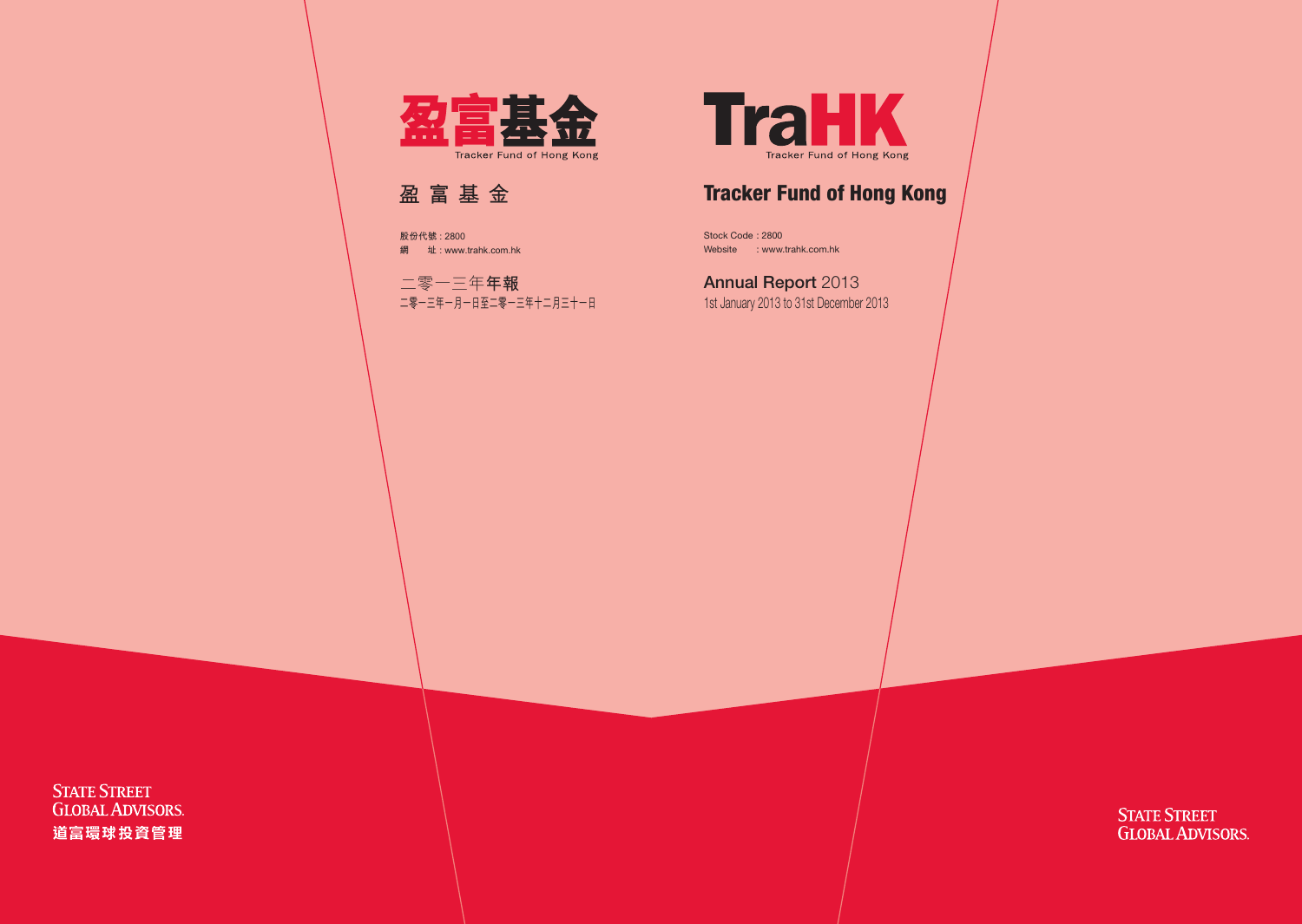# **Contents**

- Statement of Responsibilities of the Manager and the Trustee 2
	- Report of the Trustee to the Unitholders 3
		- Independent Auditor's Report 4
			- Statement of Net Assets 6
		- Statement of Comprehensive Income 7
- Statement of Changes in Net Assets Attributable to Holders of Redeemable Units 8
	- Statement of Cash Flows 9
	- Notes to the Financial Statements 10
		- Investment Portfolio (Unaudited) 27
	- Statement of Movements in Investment Portfolio (Unaudited) 29
		- Performance Record (Unaudited) 31
		- Administration and Management 32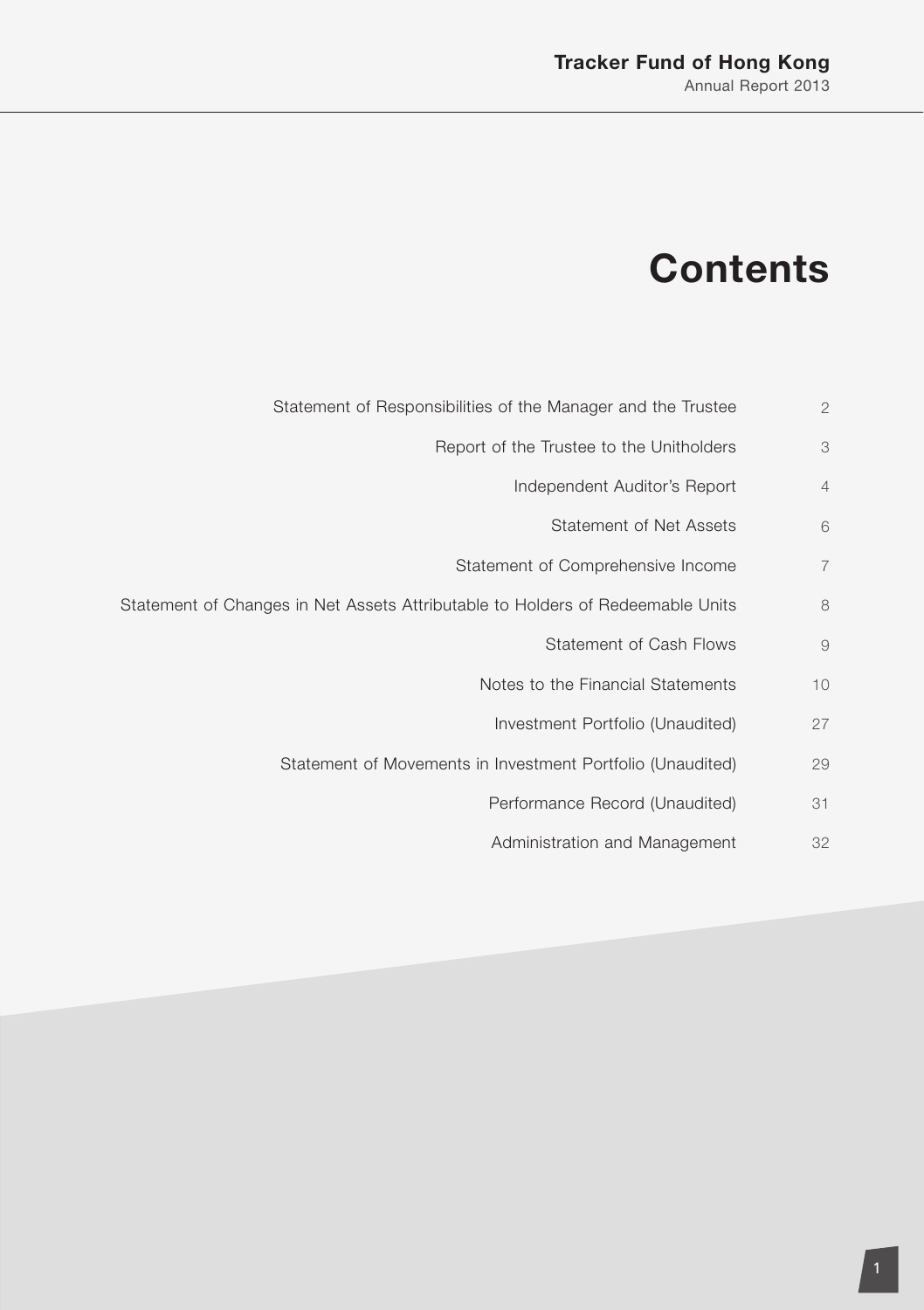### **STATEMENT OF RESPONSIBILITIES OF THE MANAGER AND THE TRUSTEE**

### **Manager's responsibilities**

The Manager of Tracker Fund of Hong Kong (the "Fund") is required by the Code on Unit Trusts and Mutual Funds established by the Securities and Futures Commission of Hong Kong (the "SFC Code") and the Trust Deed dated 23rd October 1999 (the "Trust Deed") to prepare financial statements for each annual accounting year which give a true and fair view of the financial position of the Fund at the end of that year and of the transactions for the year then ended. In respect of these financial statements the Manager is required to:

- select suitable accounting policies and then apply them consistently;
- make judgments and estimates that are prudent and reasonable; and
- prepare or arrange for the preparation of the financial statements on the basis that the Fund will continue in operation unless it is inappropriate to presume this.

The Manager is also required to manage the Fund in accordance with the Trust Deed and take reasonable steps for the prevention and detection of fraud and other irregularities.

#### **Trustee's responsibilities**

The Trustee of the Fund is required to:

- ensure that the Fund is managed by the Manager in accordance with the Trust Deed and that the investment and borrowing powers are complied with;
- satisfy itself that sufficient accounting and other records have been maintained;
- safeguard the property of the Fund and rights attaching thereto; and
- report to the Unitholders for each annual accounting year on the conduct of the Manager in the management of the Fund.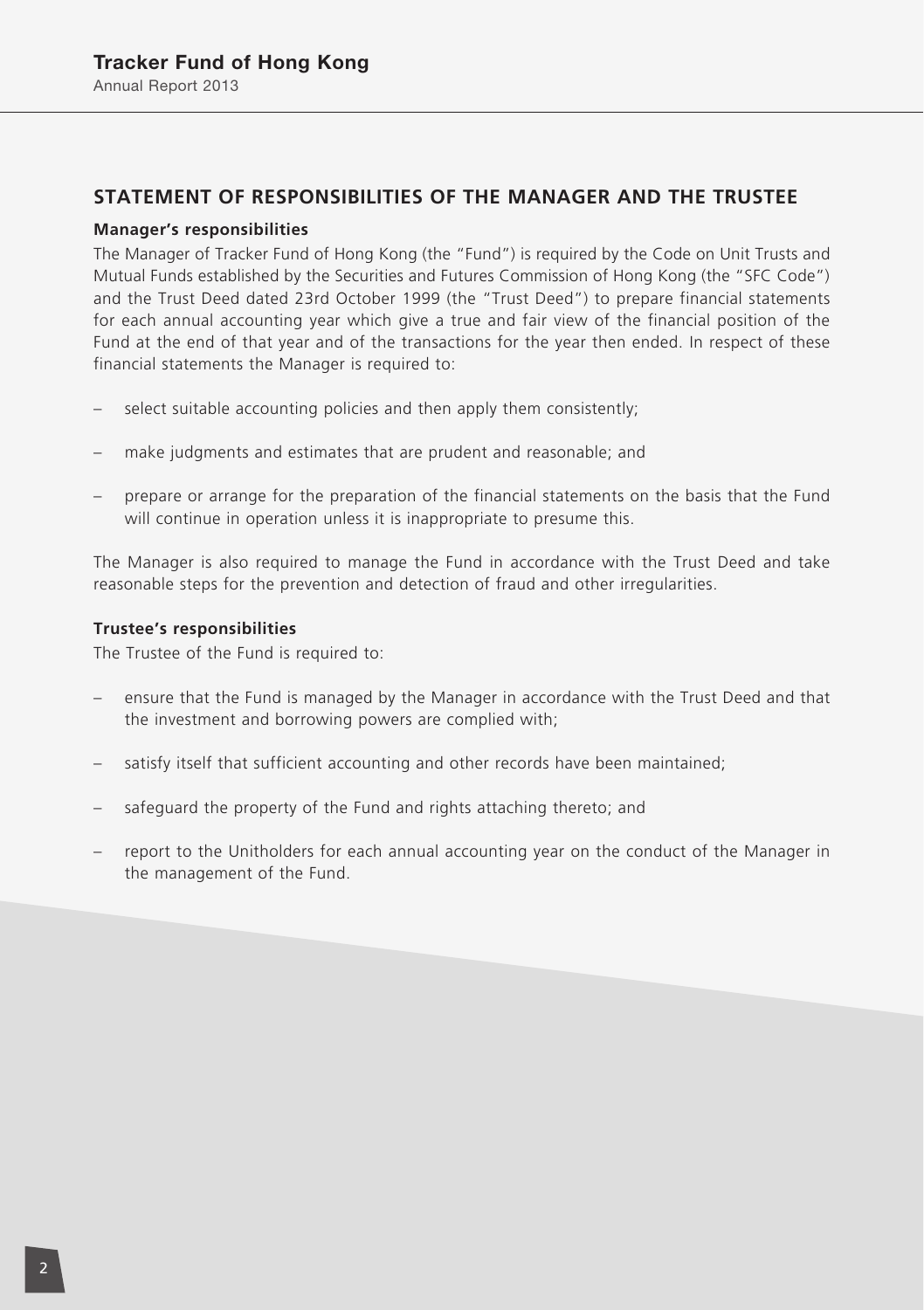# **REPORT OF THE TRUSTEE TO THE UNITHOLDERS OF TRACKER FUND OF HONG KONG**

We hereby confirm that, in our opinion, the Manager of the Fund has, in all material respects, managed the Fund in accordance with the provisions of the Trust Deed, dated 23rd October 1999 for the year ended 31st December 2013.

**State Street Bank and Trust Company** 29th April 2014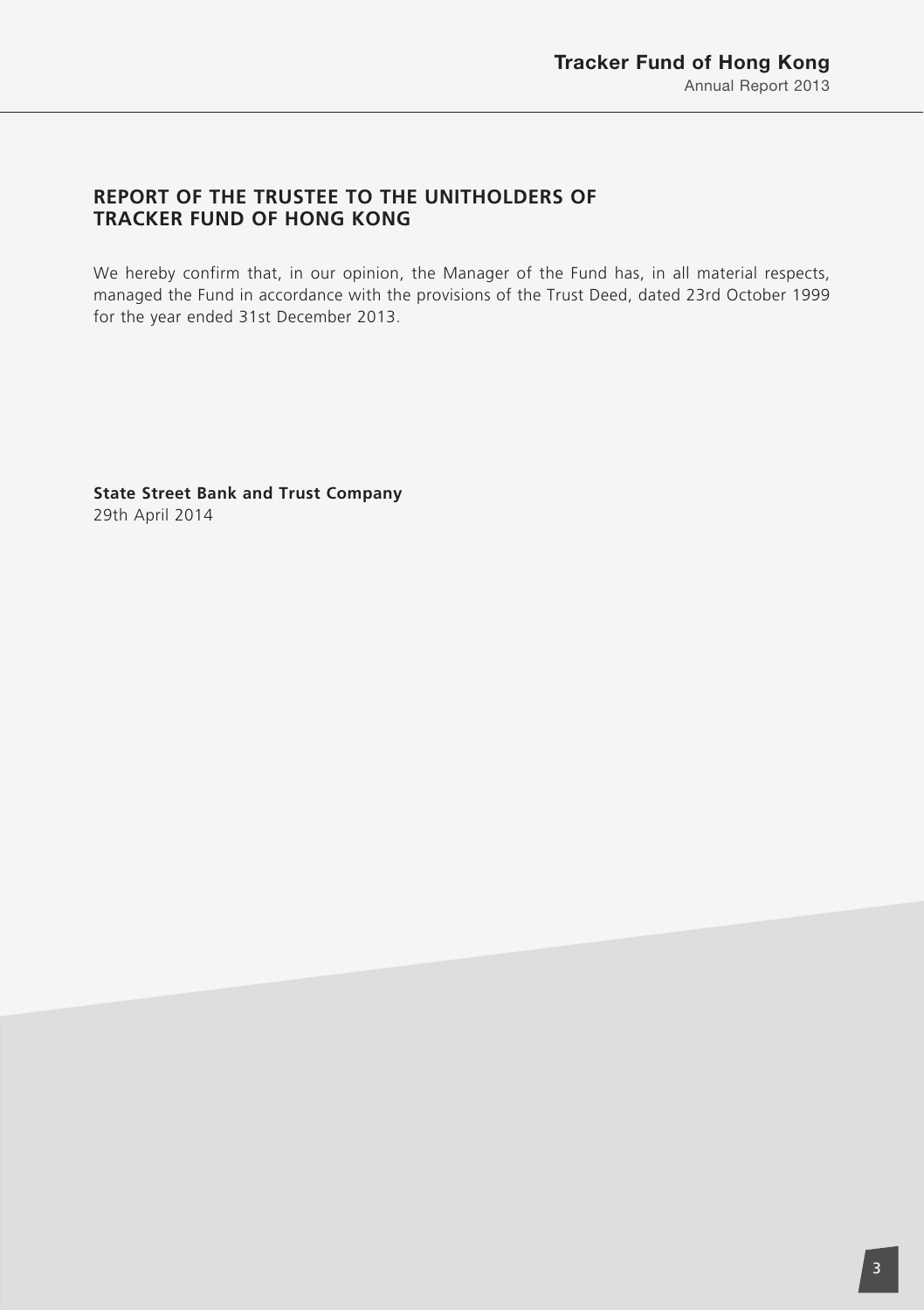### **INDEPENDENT AUDITOR'S REPORT**

TO THE UNITHOLDERS OF TRACKER FUND OF HONG KONG (THE "FUND")

#### **Report on the Financial Statements**

We have audited the financial statements of the Fund set out on pages 6 to 26, which comprise the Statement of Net Assets as at 31st December 2013, and the Statement of Comprehensive Income, Statement of Changes in Net Assets Attributable to Holders of Redeemable Units and Statement of Cash Flows for the year then ended, and a summary of significant accounting policies and other explanatory information.

### **Management's Responsibility for the Financial Statements**

The Trustee and the Manager (the "Management") of the Fund are responsible for the preparation of financial statements that give a true and fair view in accordance with Hong Kong Financial Reporting Standards issued by the Hong Kong Institute of Certified Public Accountants, and are responsible for ensuring that the financial statements have been properly prepared in accordance with the relevant disclosure provisions of the Trust Deed dated 23rd October 1999 (the "Trust Deed"), and Appendix E of the Code on Unit Trusts and Mutual Funds issued by the Securities and Futures Commission of Hong Kong (the "SFC Code"), and for such internal control as the Management determines is necessary to enable the preparation of financial statements that are free from material misstatement, whether due to fraud or error.

#### **Auditor's Responsibility**

Our responsibility is to express an opinion on these financial statements based on our audit and to report our opinion solely to you, as a body, and for no other purpose. We do not assume responsibility towards or accept liability to any other person for the contents of this report.

We conducted our audit in accordance with Hong Kong Standards on Auditing issued by the Hong Kong Institute of Certified Public Accountants. Those standards require that we comply with ethical requirements and plan and perform the audit to obtain reasonable assurance about whether the financial statements are free from material misstatement. We are also required to assess whether the financial statements of the Fund have been properly prepared, in all material respects, in accordance with the relevant disclosure provisions of the Trust Deed and the SFC Code.

An audit involves performing procedures to obtain audit evidence about the amounts and disclosures in the financial statements. The procedures selected depend on the auditor's judgment, including the assessment of the risks of material misstatement of the financial statements, whether due to fraud or error. In making those risk assessments, the auditor considers internal control relevant to the Fund's preparation of financial statements that give a true and fair view in order to design audit procedures that are appropriate in the circumstances, but not for the purpose of expressing an opinion on the effectiveness of the Fund's internal control. An audit also includes evaluating the appropriateness of accounting policies used and the reasonableness of accounting estimates made by the Management, as well as evaluating the overall presentation of the financial statements.

We believe that the audit evidence we have obtained is sufficient and appropriate to provide a basis for our audit opinion.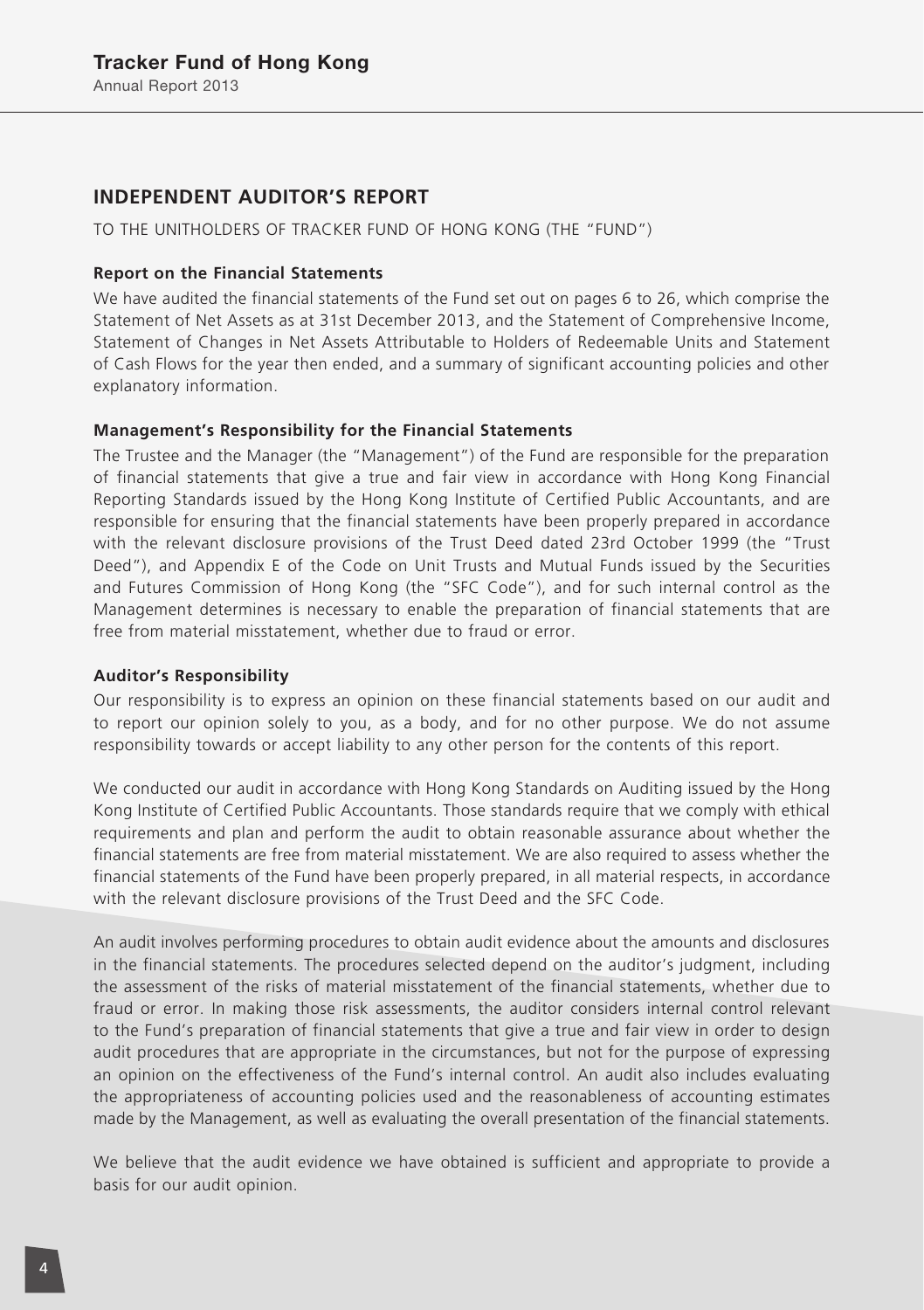# **INDEPENDENT AUDITOR'S REPORT**

TO THE UNITHOLDERS OF TRACKER FUND OF HONG KONG (THE "FUND") (Continued)

### **Opinion**

In our opinion, the financial statements give a true and fair view of the financial position of the Fund as at 31st December 2013, and of its financial transactions and cash flows for the year then ended in accordance with Hong Kong Financial Reporting Standards.

### **Report on Other Legal and Regulatory Requirements**

In our opinion, the financial statements have been properly prepared, in all material respects, in accordance with the relevant disclosure provisions of the Trust Deed and the SFC Code.

**PricewaterhouseCoopers** *Certified Public Accountants*

Hong Kong, 29th April 2014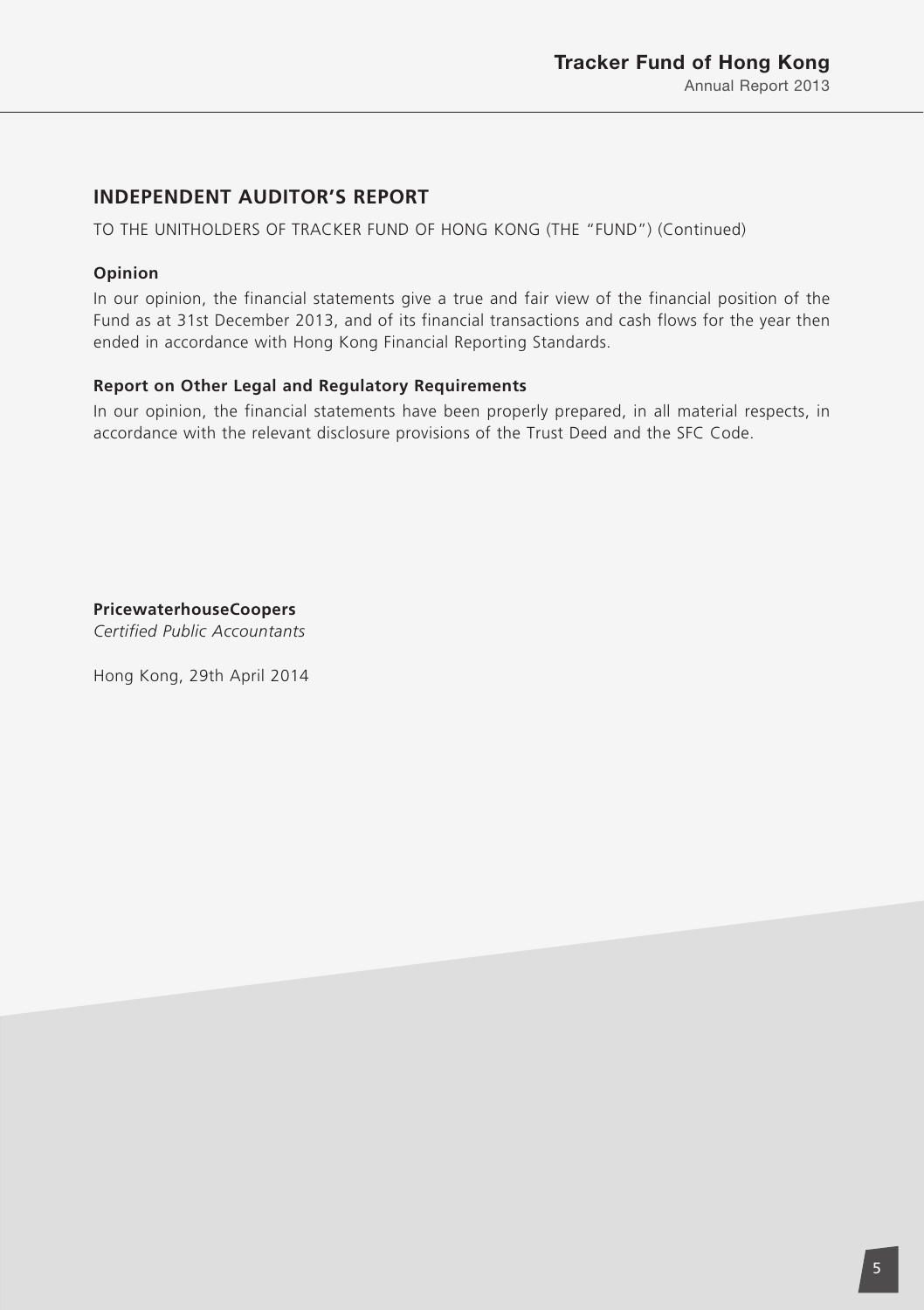# **STATEMENT OF NET ASSETS**

*AS AT 31ST DECEMBER 2013*

|                                                                            | Notes | 2013<br>HK\$   | 2012<br>HK\$   |
|----------------------------------------------------------------------------|-------|----------------|----------------|
| <b>Assets</b>                                                              |       |                |                |
| <b>Current assets</b>                                                      |       |                |                |
| Investments                                                                | 12(b) | 56,264,943,068 | 56,671,611,547 |
| Dividends receivable                                                       |       |                | 2,395,336      |
| Amounts receivable on issue of units                                       |       |                | 1,214,487      |
| Other accounts receivable and                                              |       |                |                |
| prepayments                                                                |       | 135,727        | 165,713        |
| <b>Bank balances</b>                                                       | 7(d)  | 154, 111, 961  | 169,263,539    |
| <b>Total assets</b>                                                        |       | 56,419,190,756 | 56,844,650,622 |
| <b>Liabilities</b>                                                         |       |                |                |
| <b>Current liabilities</b>                                                 |       |                |                |
| Management fee payable                                                     | 7(b)  | 5,444,657      | 5,398,017      |
| Trustee fee payable                                                        | 7(c)  | 5,444,657      | 5,398,017      |
| Index license fee payable                                                  | 8(c)  | 2,166,442      | 2,082,402      |
| Registrar fee payable                                                      | 8(a)  | 128,751        | 167,691        |
| Other accounts payable and accruals                                        |       | 1,556,979      | 1,591,259      |
| Liabilities (excluding net assets<br>attributable to holders of redeemable |       |                |                |
| units)                                                                     |       | 14,741,486     | 14,637,386     |
| Net assets attributable to holders of                                      |       |                |                |
| redeemable units                                                           | 5     | 56,404,449,270 | 56,830,013,236 |
| Adjustment for difference in valuation inputs                              | 5     |                | 68,889,571     |
| Net assets attributable to holders of                                      |       |                |                |
| redeemable units (at last traded                                           |       |                |                |
| market prices)                                                             | 5     | 56,404,449,270 | 56,898,902,807 |
|                                                                            |       |                |                |

**State Street Bank and Trust Company State Street Global Advisors Asia Limited**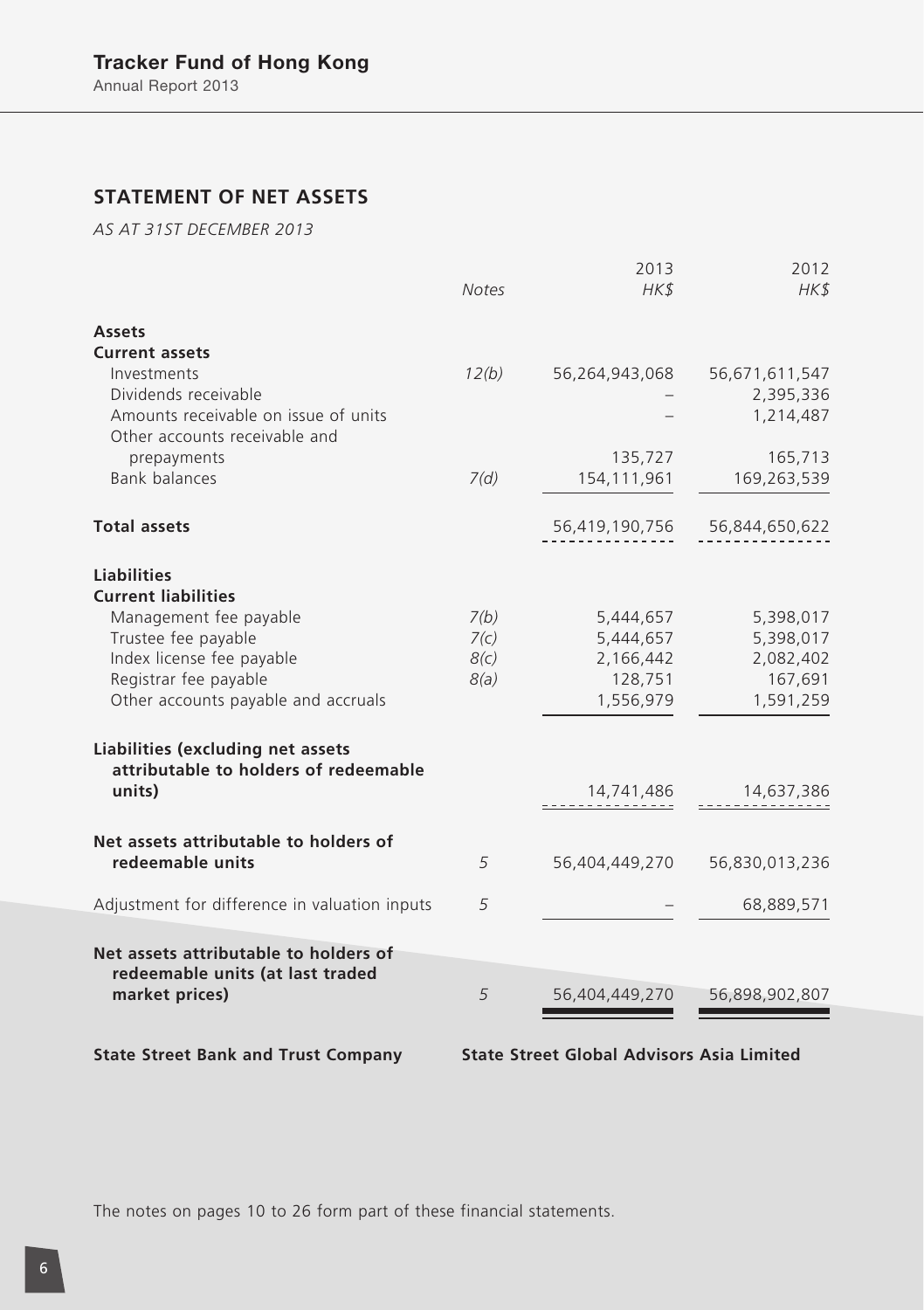# **STATEMENT OF COMPREHENSIVE INCOME**

*FOR THE YEAR ENDED 31ST DECEMBER 2013*

|                                                                                                                                                                                                                                                                                                                                                          | <b>Notes</b>                         | 2013<br>HK\$                                                                                                                                                         | 2012<br>HK\$                                                                                                                                                            |
|----------------------------------------------------------------------------------------------------------------------------------------------------------------------------------------------------------------------------------------------------------------------------------------------------------------------------------------------------------|--------------------------------------|----------------------------------------------------------------------------------------------------------------------------------------------------------------------|-------------------------------------------------------------------------------------------------------------------------------------------------------------------------|
| Income                                                                                                                                                                                                                                                                                                                                                   |                                      |                                                                                                                                                                      |                                                                                                                                                                         |
| <b>Dividends</b><br>Transaction fee<br>Other income<br>Net gain on investments<br><b>Total net income</b><br><b>Expenses</b>                                                                                                                                                                                                                             | 4(a)<br>4(b)<br>3                    | 1,971,323,080<br>1,665,000<br>4,092,913<br>2,008,998,730<br>3,986,079,723                                                                                            | 1,784,892,804<br>1,515,000<br>4,187,783<br>11,055,540,636<br>12,846,136,223                                                                                             |
| Management fee<br>Trustee fee<br>Index license fee<br>Transaction costs on investments<br>Registrar fee<br>Publication and printing expenses<br>Conversion agent fee<br>Audit fee<br>Legal and other professional fees<br>Bank charges<br>Other operating expenses<br><b>Total operating expenses</b><br><b>Operating profit</b><br><b>Finance costs</b> | 7(b)<br>7(c)<br>8(c)<br>8(a)<br>8(b) | 21,860,571<br>21,860,571<br>8,623,340<br>5,611,479<br>1,715,154<br>1,327,016<br>1,535,996<br>534,506<br>154,802<br>543,344<br>614,728<br>64,381,507<br>3,921,698,216 | 20,511,304<br>20,511,304<br>7,828,171<br>6,069,729<br>1,617,599<br>1,493,971<br>1,403,999<br>368,551<br>388,026<br>459,364<br>1,274,839<br>61,926,857<br>12,784,209,366 |
| Distributions to holders of redeemable units                                                                                                                                                                                                                                                                                                             | 13                                   | (1,798,854,525)                                                                                                                                                      | (1, 589, 795, 050)                                                                                                                                                      |
| Profit after distributions and before tax                                                                                                                                                                                                                                                                                                                |                                      | 2,122,843,691                                                                                                                                                        | 11,194,414,316                                                                                                                                                          |
| Withholding tax                                                                                                                                                                                                                                                                                                                                          | 6                                    | (105, 176, 278)                                                                                                                                                      | (88, 115, 259)                                                                                                                                                          |
| Profit after distributions and tax                                                                                                                                                                                                                                                                                                                       |                                      | 2,017,667,413                                                                                                                                                        | 11,106,299,057                                                                                                                                                          |
| Change in adjustment for difference in<br>valuation inputs                                                                                                                                                                                                                                                                                               | 5                                    | (68,889,571)                                                                                                                                                         | 11,816,893                                                                                                                                                              |
| Increase in net assets attributable to<br>holders of redeemable units from<br>operations                                                                                                                                                                                                                                                                 |                                      | 1,948,777,842                                                                                                                                                        | 11,118,115,950                                                                                                                                                          |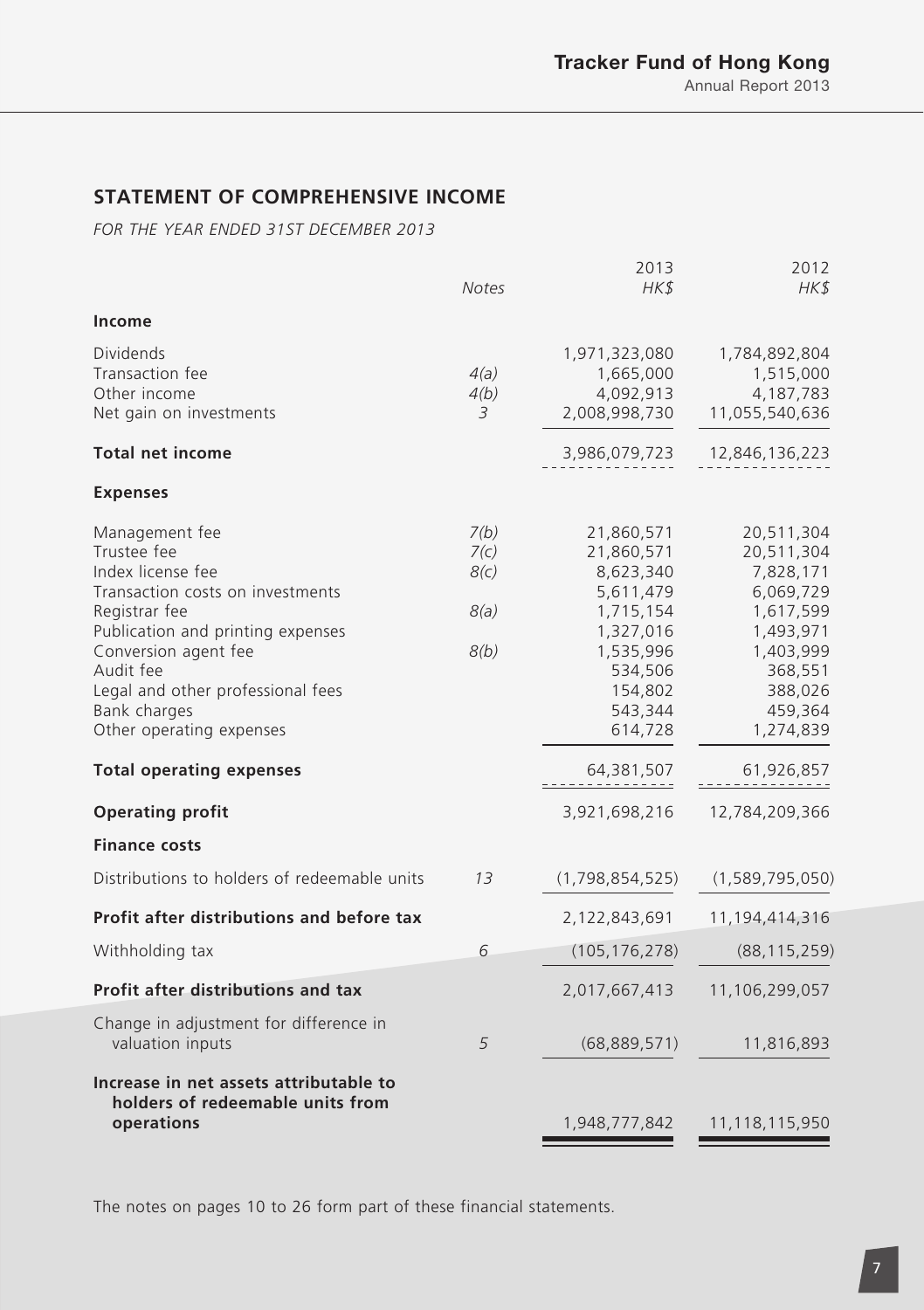# **STATEMENT OF CHANGES IN NET ASSETS ATTRIBUTABLE TO HOLDERS OF REDEEMABLE UNITS**

*FOR THE YEAR ENDED 31ST DECEMBER 2013*

|                                                                                       | <b>Notes</b> | 2013<br>HK\$        | 2012<br>HK\$                          |
|---------------------------------------------------------------------------------------|--------------|---------------------|---------------------------------------|
| Net assets attributable to holders of<br>redeemable units at 1st January              |              |                     |                                       |
| (at last traded market prices)                                                        |              |                     | 56,898,902,807 48,362,762,116         |
| Issue of units                                                                        |              |                     |                                       |
| $-$ In-kind                                                                           | 9            |                     | 29,658,287,672 17,262,164,045         |
| - Cash component                                                                      | 9            | 319,254,407         | 142,294,423                           |
|                                                                                       |              |                     | 29,977,542,079 17,404,458,468         |
| Redemption of units                                                                   |              |                     |                                       |
| $-$ In-kind                                                                           | 9            |                     | $(32,058,490,971)$ $(19,774,742,006)$ |
| - Cash component                                                                      | 9            | (362, 282, 487)     | (211, 691, 721)                       |
|                                                                                       |              | (32, 420, 773, 458) | (19,986,433,727)                      |
| Net redemption of units                                                               |              |                     | $(2,443,231,379)$ $(2,581,975,259)$   |
| Increase in net assets attributable to holders<br>of redeemable units from operations |              |                     | 1,948,777,842 11,118,115,950          |
| Net assets attributable to holders of<br>redeemable units at 31st December            |              |                     |                                       |
| (at last traded market prices)                                                        |              | 56,404,449,270      | 56,898,902,807                        |
|                                                                                       |              |                     |                                       |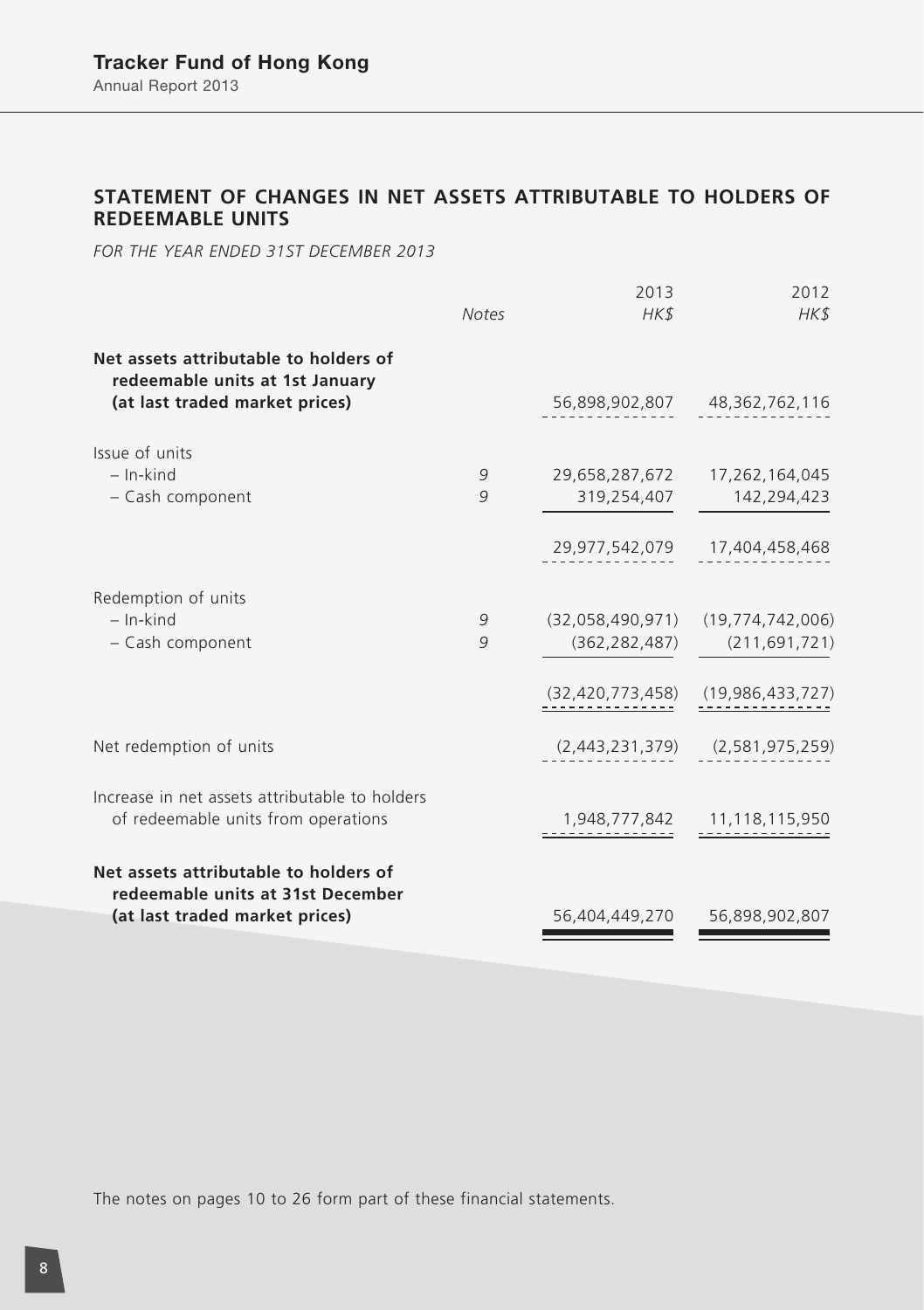# **STATEMENT OF CASH FLOWS**

*FOR THE YEAR ENDED 31ST DECEMBER 2013*

|                                                                                                                                                                                                                                                                                                                                                                                                                                        | <b>Notes</b>                         | 2013<br>HK\$                                                                                                                                                                                                                 | 2012<br>HK\$                                                                                                                                                                                                                     |
|----------------------------------------------------------------------------------------------------------------------------------------------------------------------------------------------------------------------------------------------------------------------------------------------------------------------------------------------------------------------------------------------------------------------------------------|--------------------------------------|------------------------------------------------------------------------------------------------------------------------------------------------------------------------------------------------------------------------------|----------------------------------------------------------------------------------------------------------------------------------------------------------------------------------------------------------------------------------|
| Cash flows from operating activities                                                                                                                                                                                                                                                                                                                                                                                                   |                                      |                                                                                                                                                                                                                              |                                                                                                                                                                                                                                  |
| Proceeds from sale of investments<br>Payments for purchase of investments<br>Dividends received<br>Transaction fee received<br>Management fee paid<br>Trustee fee paid<br>Index license fee paid<br>Registrar fee paid<br>Publication and printing expenses paid<br>Transaction costs on investments paid<br>Conversion agent fee paid<br>Bank charges paid<br>Legal and other professional fees paid<br>Other operating expenses paid | 9<br>9                               | 2,597,116,919<br>(2,581,653,009)<br>1,868,542,138<br>1,695,000<br>(21, 813, 931)<br>(21, 813, 931)<br>(8,539,300)<br>(1, 754, 094)<br>(1,403,833)<br>(5,611,479)<br>(1, 535, 999)<br>(583, 783)<br>(45,096)<br>(1, 175, 975) | 2,749,478,763<br>(2,754,068,027)<br>1,807,086,127<br>1,455,000<br>(20, 253, 548)<br>(20, 253, 548)<br>(7, 588, 968)<br>(1, 584, 619)<br>(1, 502, 156)<br>(6,069,729)<br>(1,344,000)<br>(423, 450)<br>(388, 024)<br>(1, 504, 034) |
| Net cash generated from operating<br>activities                                                                                                                                                                                                                                                                                                                                                                                        |                                      | 1,821,423,627                                                                                                                                                                                                                | 1,743,039,787                                                                                                                                                                                                                    |
| Cash flows from financing activities                                                                                                                                                                                                                                                                                                                                                                                                   |                                      |                                                                                                                                                                                                                              |                                                                                                                                                                                                                                  |
| Cash received on issue of units<br>Cash paid on redemption of units<br>Interim distribution paid<br>Final distribution paid                                                                                                                                                                                                                                                                                                            | 9<br>9<br>$4(b)$ , 13<br>$4(b)$ , 13 | 320,468,894<br>(362, 282, 487)<br>(380, 455, 379)<br>(1,414,306,233)                                                                                                                                                         | 141,079,936<br>(212, 637, 575)<br>(338, 672, 041)<br>(1, 246, 935, 226)                                                                                                                                                          |
| Net cash used in financing activities                                                                                                                                                                                                                                                                                                                                                                                                  |                                      | (1,836,575,205)                                                                                                                                                                                                              | (1,657,164,906)                                                                                                                                                                                                                  |
| Net (decrease)/increase in cash and<br>cash equivalents                                                                                                                                                                                                                                                                                                                                                                                |                                      | (15, 151, 578)                                                                                                                                                                                                               | 85,874,881                                                                                                                                                                                                                       |
| Cash and cash equivalents at the beginning<br>of the year                                                                                                                                                                                                                                                                                                                                                                              |                                      | 169,263,539                                                                                                                                                                                                                  | 83,388,658                                                                                                                                                                                                                       |
| Cash and cash equivalents<br>at the end of the year                                                                                                                                                                                                                                                                                                                                                                                    |                                      | 154, 111, 961                                                                                                                                                                                                                | 169,263,539                                                                                                                                                                                                                      |
| Analysis of balances of cash and<br>cash equivalents                                                                                                                                                                                                                                                                                                                                                                                   |                                      |                                                                                                                                                                                                                              |                                                                                                                                                                                                                                  |
| Bank balances                                                                                                                                                                                                                                                                                                                                                                                                                          | 7(d)                                 | 154, 111, 961                                                                                                                                                                                                                | 169,263,539                                                                                                                                                                                                                      |

Please refer to note 9 for details of major non-cash transactions.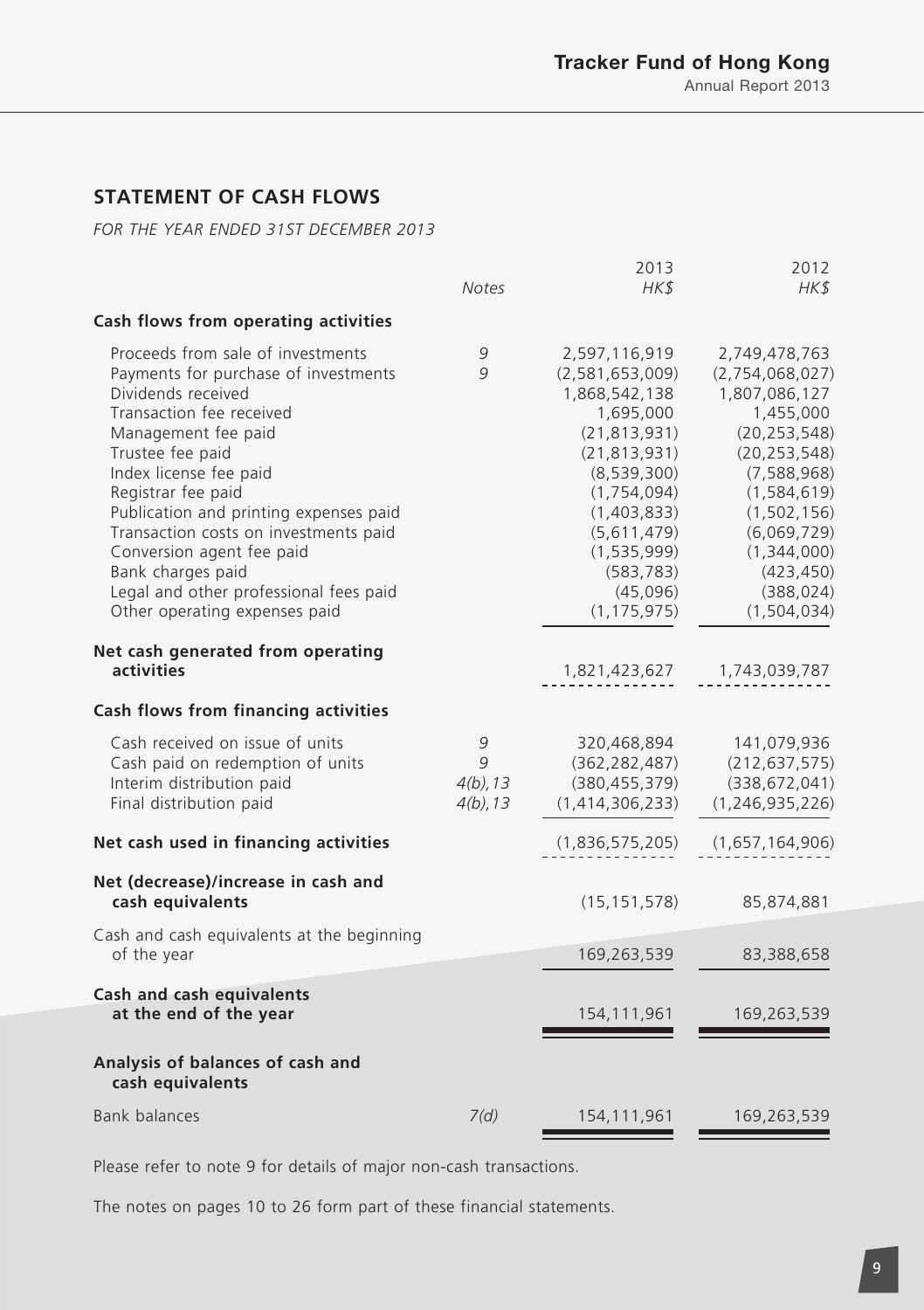### **NOTES TO THE FINANCIAL STATEMENTS**

#### **1 General information**

Tracker Fund of Hong Kong (the "Fund") is a unit trust which is governed by its Trust Deed dated 23rd October 1999 (the "Trust Deed"). The Fund is authorized by the Securities and Futures Commission of Hong Kong under Section 104(1) of the Hong Kong Securities and Futures Ordinance. The Fund is also listed on The Stock Exchange of Hong Kong Limited (a subsidiary of the Hong Kong Exchanges and Clearing Limited).

The manager and the trustee of the Fund are State Street Global Advisors Asia Limited (the "Manager") and State Street Bank and Trust Company (the "Trustee") respectively.

The Fund's objective is to provide investment results that closely correspond to the performance of the Hang Seng Index (the "Index").

#### **2 Summary of significant accounting policies**

The principal accounting policies applied in the preparation of these financial statements are set out below. These policies have been consistently applied to all the years presented, unless otherwise stated.

#### **(a) Basis of preparation**

The financial statements have been prepared in accordance with Hong Kong Financial Reporting Standards ("HKFRS") issued by the Hong Kong Institute of Certified Public Accountants ("HKICPA"). The financial statements have been prepared under the historical cost convention, as modified by the revaluation of financial assets and financial liabilities held at fair value through profit or loss.

The preparation of financial statements in conformity with HKFRS requires the Trustee and Manager to make judgments, estimates and assumptions that affect the application of accounting policies and the reported amounts of assets and liabilities, income and expense. The estimates and associated assumptions are based on historical experience and various other factors that are believed to be reasonable under the circumstances, the results of which form the basis of making the judgments about carrying values of assets and liabilities that are not readily apparent from other sources. Actual results may differ from these estimates.

All references to net assets throughout the financial statements refer to net assets attributable to holders of redeemable units unless otherwise stated.

#### *Standards and amendments to existing standards effective 1st January 2013*

HKFRS 13, "Fair value measurement", effective for annual periods beginning on or after 1st January 2013, has been adopted by the Fund. The standard improves consistency and reduces complexity by providing a precise definition of fair value and a single source of fair value measurement and disclosure requirements for use across HKFRS. The requirements do not extend the use of fair value accounting but provide guidance on how it should be applied where its use is already required or permitted by other standards within HKFRS. If an asset or a liability measured at fair value has a bid price and an ask price, the standard requires valuation to be based on a price within the bid-ask spread that is most representative of fair value and allows the use of mid-market pricing or other pricing conventions that are used by market participants as a practical expedient for fair value measurement within a bid-ask spread. On adoption of the standard, the Fund changed its valuation inputs for listed financial assets and liabilities to last traded prices to be consistent with the inputs prescribed in the Fund's offering document for the calculation of its per unit trading value for subscriptions and redemptions. The use of last traded prices is recognized as a standard pricing convention within the industry. In the prior year, the Fund utilized bid prices for its listed financial assets in accordance with HKAS 39. The change in valuation inputs is considered to be a change in estimate in accordance with HKAS 8.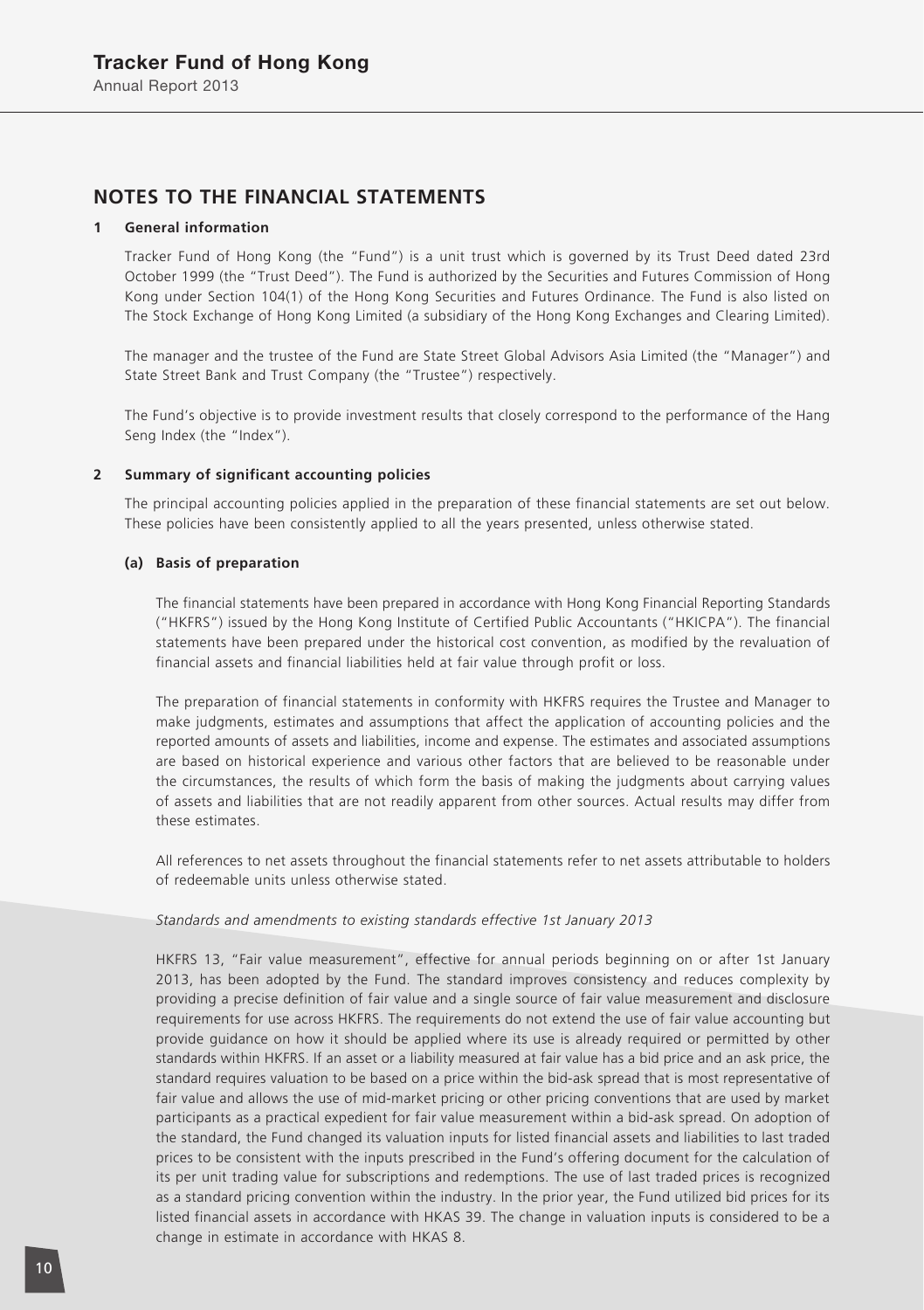#### **2 Summary of significant accounting policies** (Continued)

#### **(a) Basis of preparation** (Continued)

*Standards and amendments to existing standards effective 1st January 2013 (Continued)*

Amendments to HKFRS 7, "Disclosures – Offsetting financial assets and financial liabilities" require additional disclosures to enable users of financial statements to evaluate the effect or the potential effects of netting arrangements, including rights of set-off associated with an entity's recognized financial assets and recognized financial liabilities, on the entity's financial position. The amendments did not have any impact on the Fund's financial position or performance.

There are no other standards, interpretations or amendments to existing standards that are effective for the first time for the financial year beginning 1st January 2013 that would be expected to have a material impact on the Fund.

*New standards and amendments to standards that are relevant to the Fund but are not yet effective and have not been early adopted by the Fund*

HKFRS 9 "Financial instruments" addresses the classification, measurement and recognition of financial assets and financial liabilities. HKFRS 9 was issued in November 2009 and October 2010. It replaces the parts of HKAS 39 that relate to the classification and measurement of financial instruments. HKFRS 9 requires financial assets to be classified into two measurement categories: those measured as at fair value and those measured at amortized cost. The determination is made at initial recognition. The classification depends on the entity's business model for managing its financial instruments and the contractual cash flow characteristics of the instrument. For financial liabilities, the standard retains most of the HKAS 39 requirements. The main change is that, in cases where the fair value option is taken for financial liabilities, the part of a fair value change due to an entity's own credit risk is recorded in other comprehensive income rather than the income statement, unless this creates an accounting mismatch. The new standard is not expected to have a significant impact on the Fund's financial position or performance.

Amendments to HKAS 32, "Offsetting financial assets and financial liabilities" will be effective for annual periods beginning on or after 1st January 2014. These amendments clarify the offsetting criteria in HKAS 32 and address inconsistencies in their application. This includes clarifying the meaning of "currently has a legally enforceable right of set-off" and that some gross settlement systems may be considered equivalent to net settlement. The amendments are not expected to have a significant impact on the Fund's financial position or performance.

There are no other standards, interpretations or amendments to existing standards that are not yet effective that would be expected to have a significant impact on the Fund's financial position or performance.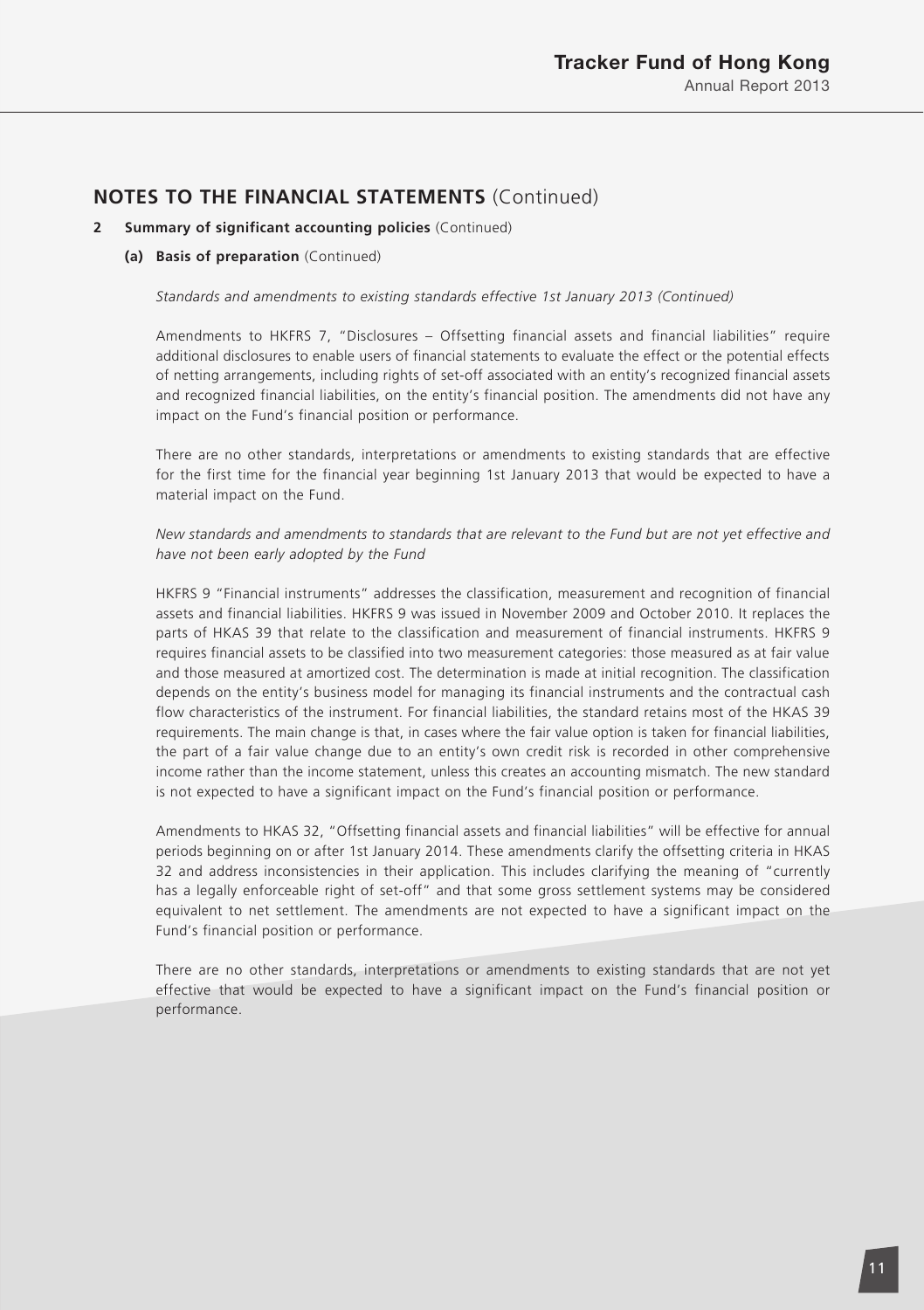#### **2 Summary of significant accounting policies** (Continued)

#### **(b) Investments**

All investments have been classified as "financial assets at fair value through profit or loss".

Purchases and sales of investments are accounted for on the trade date basis. Investments are initially recognized at fair value, excluding transaction costs which are expensed as incurred, and are subsequently re-measured at fair value. Realized and unrealized gains and losses on investments are included in the Statement of Comprehensive Income in the period in which they arise. Investments are derecognized when the rights to receive cash flows from the investments have expired or the Fund has transferred substantially all risks and rewards of ownership.

Prior to 1st January 2013, investments that are listed or traded on an exchange are fair valued based on quoted bid market prices. The Fund adopted HKFRS 13 "Fair value measurement" from 1st January 2013 and changed its fair valuation input to utilize the last traded market prices for investments.

Transfers between levels of the fair value hierarchy are deemed to have occurred at the beginning of the reporting period.

#### **(c) Income**

Dividend income on equity securities is recorded on the ex-dividend date. Dividend income on equity securities where no ex-dividend date is quoted is accounted for when the Fund's right to receive payment is established.

Other income is recognized in the Statement of Comprehensive Income on an accrual basis.

#### **(d) Expenses**

Expenses are accounted for in the Statement of Comprehensive Income on an accrual basis.

#### **(e) Distributions payable to holders of redeemable units**

Proposed distributions to holders of redeemable units are recognized in the Statement of Comprehensive Income when they are approved by the Trustee. The distribution on these redeemable units is recognized in the Statement of Comprehensive Income as finance costs.

#### **(f) Cash component**

Cash component represents the amount included in the issue price or redemption proceeds (as the case may be) of the units issued or redeemed, representing the difference between the net asset value per Creation Unit as calculated by the Manager as of that date and the value of the Index Basket (based on the nominal closing prices as of that date), including the dividend equivalent amount per Creation Unit.

#### **(g) Cash and cash equivalents**

Cash and cash equivalents include cash in hand, demand deposits, other short-term highly liquid investments with original maturities of three months or less and bank overdrafts.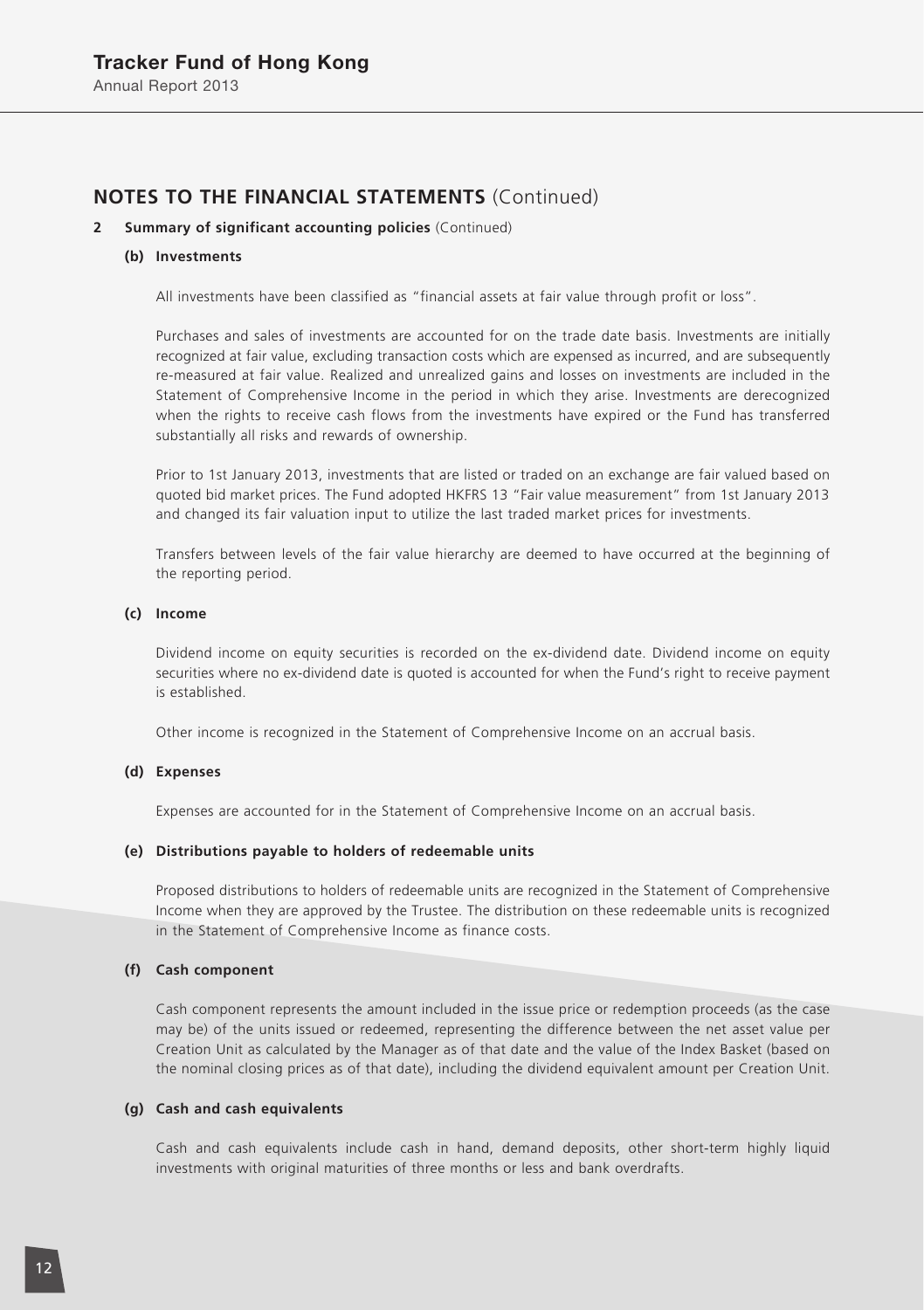#### **2 Summary of significant accounting policies** (Continued)

#### **(h) Translation of foreign currencies**

#### *Functional and presentation currency*

Items included in the financial statements are measured using the currency of the primary economic environment in which the Fund operates (the "functional currency"). The performance of the Fund is measured and reported to the holders of redeemable units in Hong Kong dollar. The Manager considers the Hong Kong dollar as the currency that most faithfully represents the economic effects of the underlying transactions, events and conditions. The financial statements are presented in Hong Kong dollar, which is the Fund's functional and presentation currency.

#### *Transactions and balances*

Foreign currency transactions are translated into the functional currency using the exchange rates prevailing at the dates of the transactions. Foreign currency assets and liabilities are translated into the functional currency using the exchange rate prevailing at the year end date.

Foreign exchange gains and losses arising from translation are included in the Statement of Comprehensive Income.

Foreign exchange gains and losses relating to cash and cash equivalents are presented in the Statement of Comprehensive Income within "net foreign currency gains/losses on cash and cash equivalents".

Foreign exchange gains and losses relating to the financial assets and liabilities carried at fair value through profit or loss are presented in the Statement of Comprehensive Income within "net gain/(loss) on investments".

#### **(i) Redeemable units**

The Fund issues redeemable units, which are redeemable at the holder's option and are classified as financial liabilities. Redeemable units can only be redeemed in-kind equal to a proportionate share of the Fund's net asset value. The redeemable unit is carried at the redemption amount that is payable at the year end date if the holder exercises the right to put the unit back to the Fund. In accordance with the Fund's Trust Deed, the minimum redemption units are 1,000,000 units.

Redeemable units are issued and redeemed at the holder's option at prices based on the Fund's net asset value per unit at the time of issue or redemption. The Fund's net asset value per unit is calculated by dividing the net assets attributable to the holders of redeemable units with the total number of outstanding redeemable units. In accordance with the provisions of the Fund's Trust Deed, investment positions are valued based on the last traded market price for the purpose of determining the net asset value per unit for creations and redemptions.

#### **(j) Segmental reporting**

Operating segments are reported in a manner consistent with the internal reporting used by the chief operating decision-maker. The Manager, who is responsible for allocating resources and assessing performance of the operating segments, has been identified as the chief operating decision-maker that makes strategic decisions.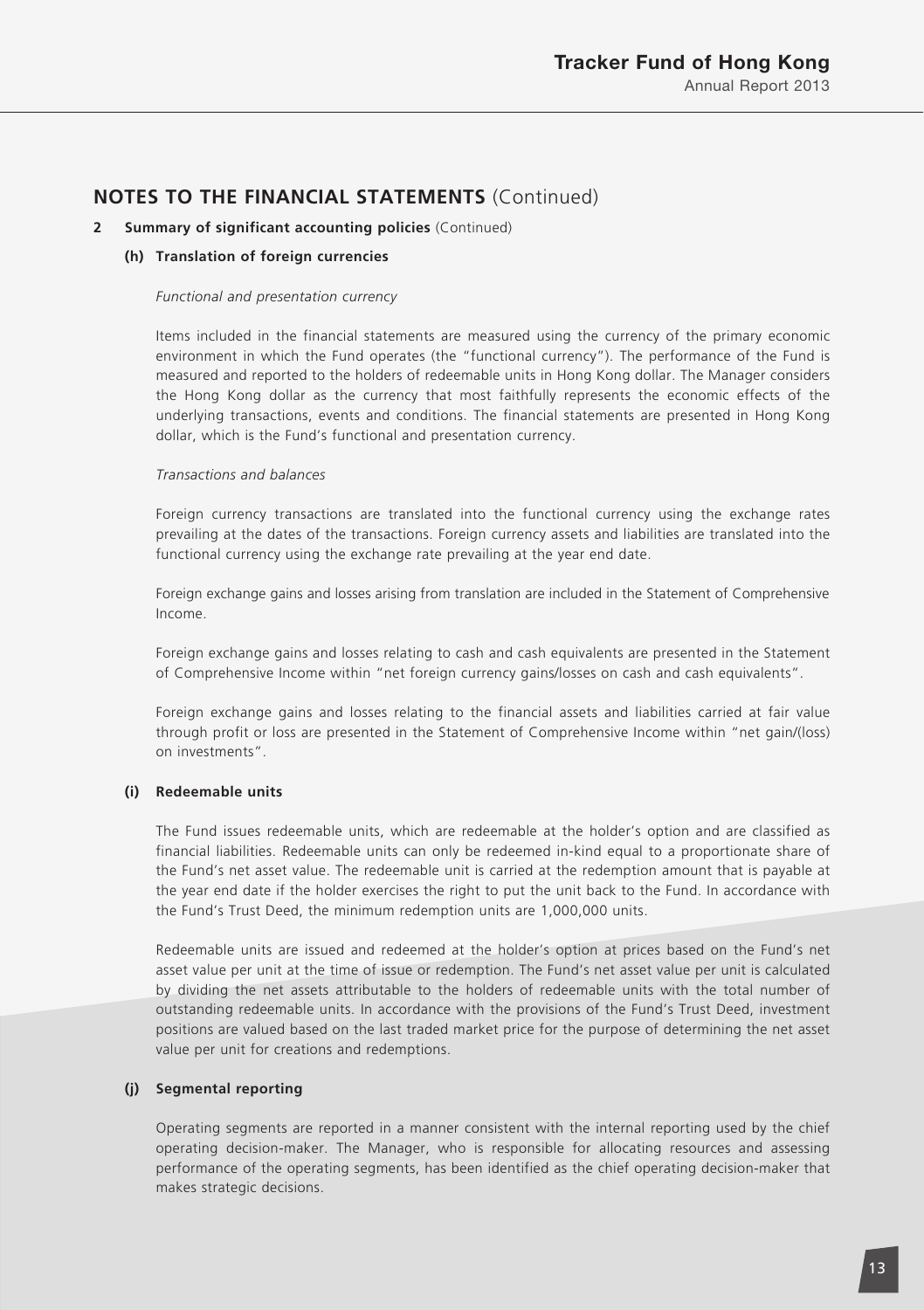#### **3 Net gain on investments**

|                                                                                  | 2013<br>HK\$                 | 2012<br>HK\$                   |
|----------------------------------------------------------------------------------|------------------------------|--------------------------------|
| Change in unrealized gain on investments<br>Realized gain on sale of investments | 1,114,914,118<br>894,084,612 | 9,268,242,022<br>1,787,298,614 |
|                                                                                  | 2,008,998,730                | 11,055,540,636                 |

#### **4 Income**

#### **(a) Transaction fee**

Applications to create or redeem units are only made through brokers or dealers (acting either as principal or on behalf of clients) (the "Participating Dealers") which have executed participation agreements with the Manager, the Trustee, HK Conversion Agency Services Limited (the "Conversion Agent") and Hong Kong Securities Clearing Company ("HKSCC"). The Fund is entitled to receive a transaction fee of HK\$15,000 per total aggregate creation and redemption orders per day per Participating Dealer.

#### **(b) Other income**

Other income represents registrar charges levied on unitholders (other than HKSCC Nominees) who hold units registered in their own names as at each record date for the relevant distribution. Currently, these charges amount to the lower of HK\$80 per year per unitholder and the unitholder's actual distribution entitlement. Such charges are deducted on a half-yearly basis from the half-yearly distributions payable to the relevant unitholders.

#### **5 Number of units in issue and net assets attributable to holders of redeemable units**

The Fund's capital is represented by the net assets attributable to holders of redeemable units. Units are issued through an in-kind creation of an Index Basket with the remaining balances in cash, and are redeemed in-kind with the remaining balances in cash. Subscriptions and redemptions of units during the year are shown on the Statement of Changes in Net Assets Attributable to Holders of Redeemable Units. In accordance with the objectives and risk management policies outlined in note 12, the Fund endeavours to invest in appropriate investments while maintaining sufficient liquidity to meet redemption, such liquidity being augmented by disposal of listed securities where necessary.

In accordance with the provisions of the Fund's Trust Deed, listed investments are stated at the last traded price on the valuation day for the purpose of determining net asset value per unit for creations and redemptions and for various fee calculations.

The Fund has adopted HKFRS 13 on 1st January 2013 and has changed its valuation inputs for listed investments to last traded prices. This is consistent with the provisions of the Fund's Trust Deed. In the prior year, the Fund utilized bid prices for its listed investments in accordance with HKAS 39. This resulted in a difference with the per unit trading value calculated by the Fund using last traded prices. This change eliminated the difference between the provisions of the Fund's Trust Deed and HKFRS measurement of financial instruments as at 31st December 2013. However, there was a difference of HK\$68,889,571 as at 31st December 2012. This difference is shown in the Statement of Net Assets as at 31st December 2012. The difference is eliminated in 2013 and is presented in the Statement of Comprehensive Income.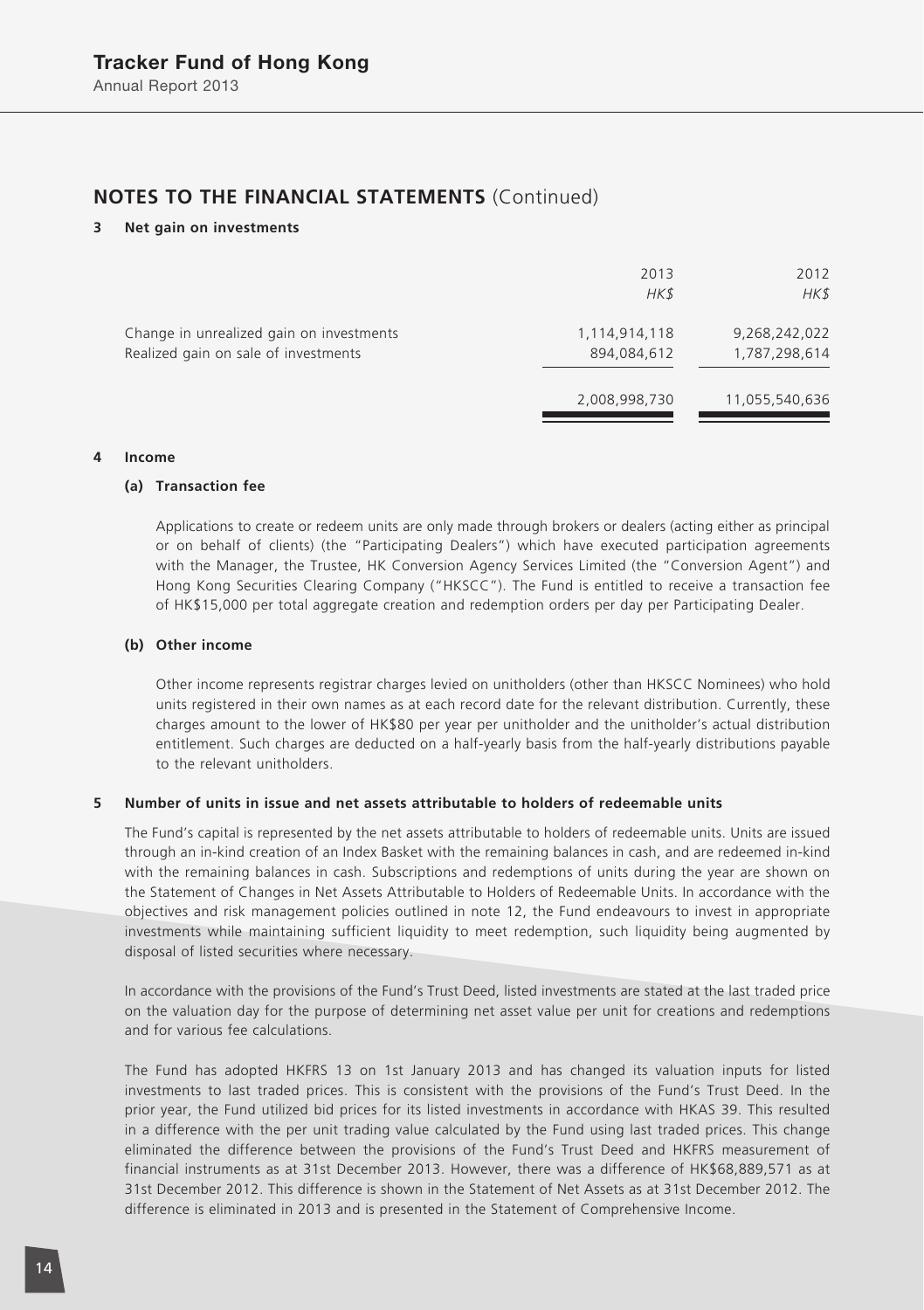#### **5 Number of units in issue and net assets attributable to holders of redeemable units** (Continued)

Net assets attributable to holders of redeemable units at last traded market prices represent a liability in the Statement of Net Assets, carried at the redemption amount that would be payable at the year end date if the unitholders exercised the right to redeem the units in the Fund.

|                                                                                          | Number of units |                |
|------------------------------------------------------------------------------------------|-----------------|----------------|
|                                                                                          | 2013            | 2012           |
| Units in issue at the beginning of the year                                              | 2,489,992,500   | 2,602,992,500  |
| Creation of units                                                                        | 1,328,000,000   | 845,000,000    |
| Redemption of units                                                                      | (1,417,000,000) | (958,000,000)  |
| Units in issue at the end of the year                                                    | 2,400,992,500   | 2,489,992,500  |
|                                                                                          | HK\$            | HK\$           |
| Net assets attributable to holders of redeemable units<br>(at last traded market prices) | 56,404,449,270  | 56,898,902,807 |
| Net assets attributable to holders of redeemable units<br>(per unit)                     | 23.49           | 22.85          |
| Net asset value per Creation Unit (1 Creation Unit is<br>equivalent to 1,000,000 units)  | 23,492,139      | 22,851,034     |

#### **6 Taxation**

No provision for Hong Kong profits tax has been made as the Fund was authorized as a collective investment scheme under Section 104 of the Hong Kong Securities and Futures Ordinance and is therefore exempted from profits tax under Section 26A(1A) of the Hong Kong Inland Revenue Ordinance.

The Fund invests in shares of companies in People's Republic of China ("PRC") listed on the Hong Kong Stock Exchange ("H-shares"). Under the PRC Corporate Income Tax Law, the Fund may be liable to pay PRC tax on the capital gains realized in the trading of H-shares. However, no provision was made for taxation from such gains in the financial statements as the Manager believes that the Fund can sustain a position for not filing a tax return based on the existing tax regulations and that the enforcement of China tax on capital gains is not probable.

Withholding tax was charged on dividend income received from H-shares during the years ended 31st December 2013 and 2012.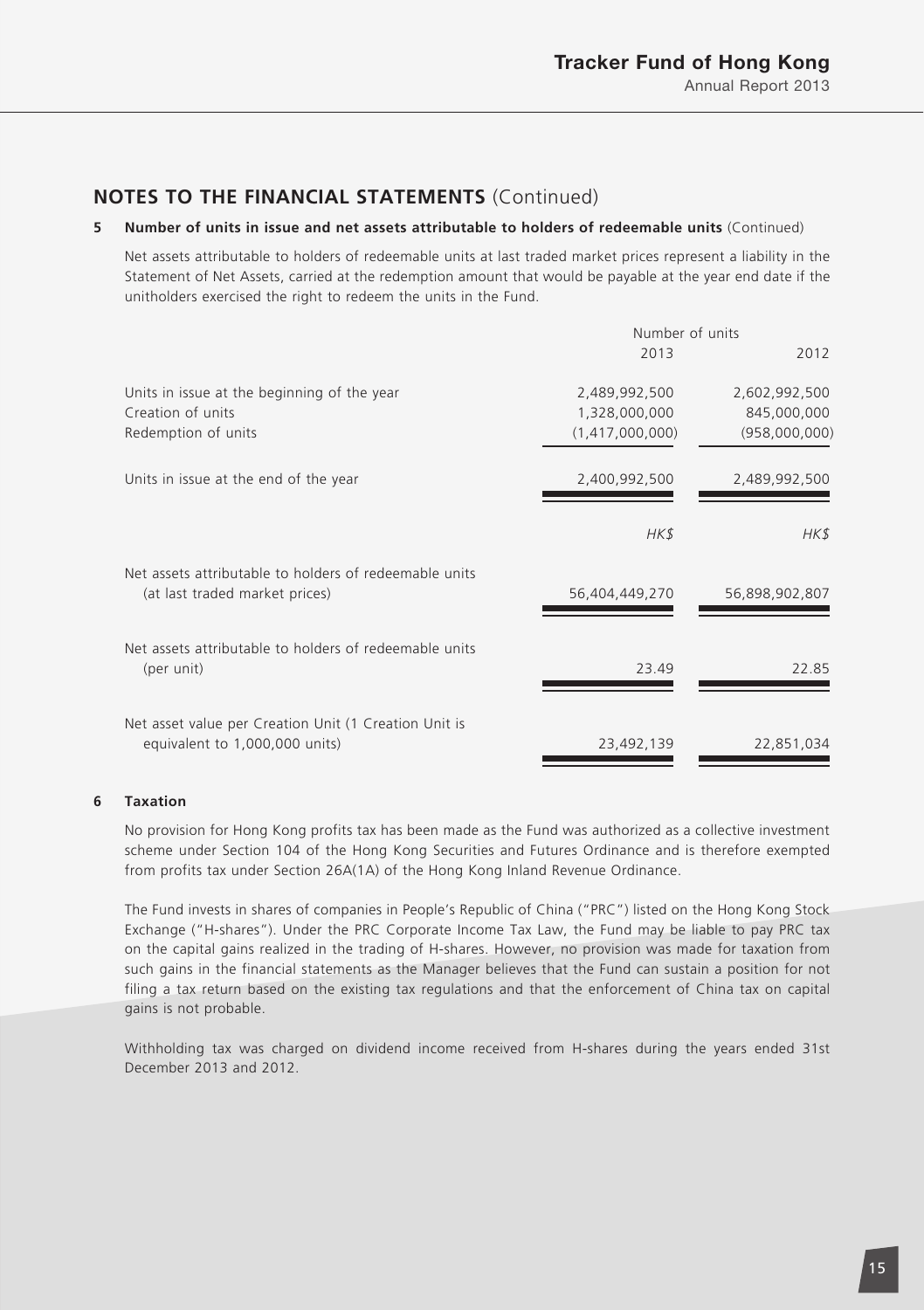#### **7 Transactions with the related parties/Manager and its Connected Persons**

Parties are considered to be related if one party has the ability to control the other party or exercise significant influence over the other party in making financial or operational decisions. Related parties of the Fund also include the Manager of the Fund and its connected persons. Connected Persons of the Manager are those as defined in the Code on Unit Trusts and Mutual Funds established by the Securities and Futures Commission of Hong Kong (the "SFC Code"). All transactions entered into during the year between the Fund and its related parties, including the Manager and its Connected Persons were carried out in the normal course of business and on normal commercial terms. To the best of the Manager's knowledge, the Fund does not have any other transactions with its related parties, including the Manager and its Connected Persons except for those disclosed below.

#### **(a) Manager's holding in the Fund**

The directors and officers of the Manager may transact in the units of the Fund as principal. As of 31st December 2013, the directors and officers of the Manager together held 23,500 units in the Fund (2012: 25,980 units).

#### **(b) Management fee**

The fee payable to the Manager is calculated at the following annual rates of the net asset value of the Fund on the last dealing day in the relevant quarter:

| $0.050\%$ |
|-----------|
| 0.045%    |
| $0.030\%$ |
| 0.025%    |
|           |

The management fee is accrued daily and is payable quarterly in arrears.

#### **(c) Trustee fee**

The fee payable to the Trustee is calculated at the following annual rates of the net asset value of the Fund of the last dealing day in the relevant quarter:

| For the first HK\$15 billion of the net asset value            | $0.050\%$ |
|----------------------------------------------------------------|-----------|
| For the next HK\$15 billion of the net asset value             | 0.045%    |
| For the next HK\$15 billion of the net asset value             | 0.030%    |
| Any amount by which the net asset value exceeds HK\$45 billion | 0.025%    |

The trustee fee is accrued daily and payable quarterly in arrears.

#### **(d) Bank balances**

Bank balances are maintained with the Trustee. Bank balances held with the Trustee as at 31st December 2013 was HK\$154,111,961 (2012: HK\$169,263,539). No interest was earned on these bank balances during the years ended 31st December 2013 and 2012.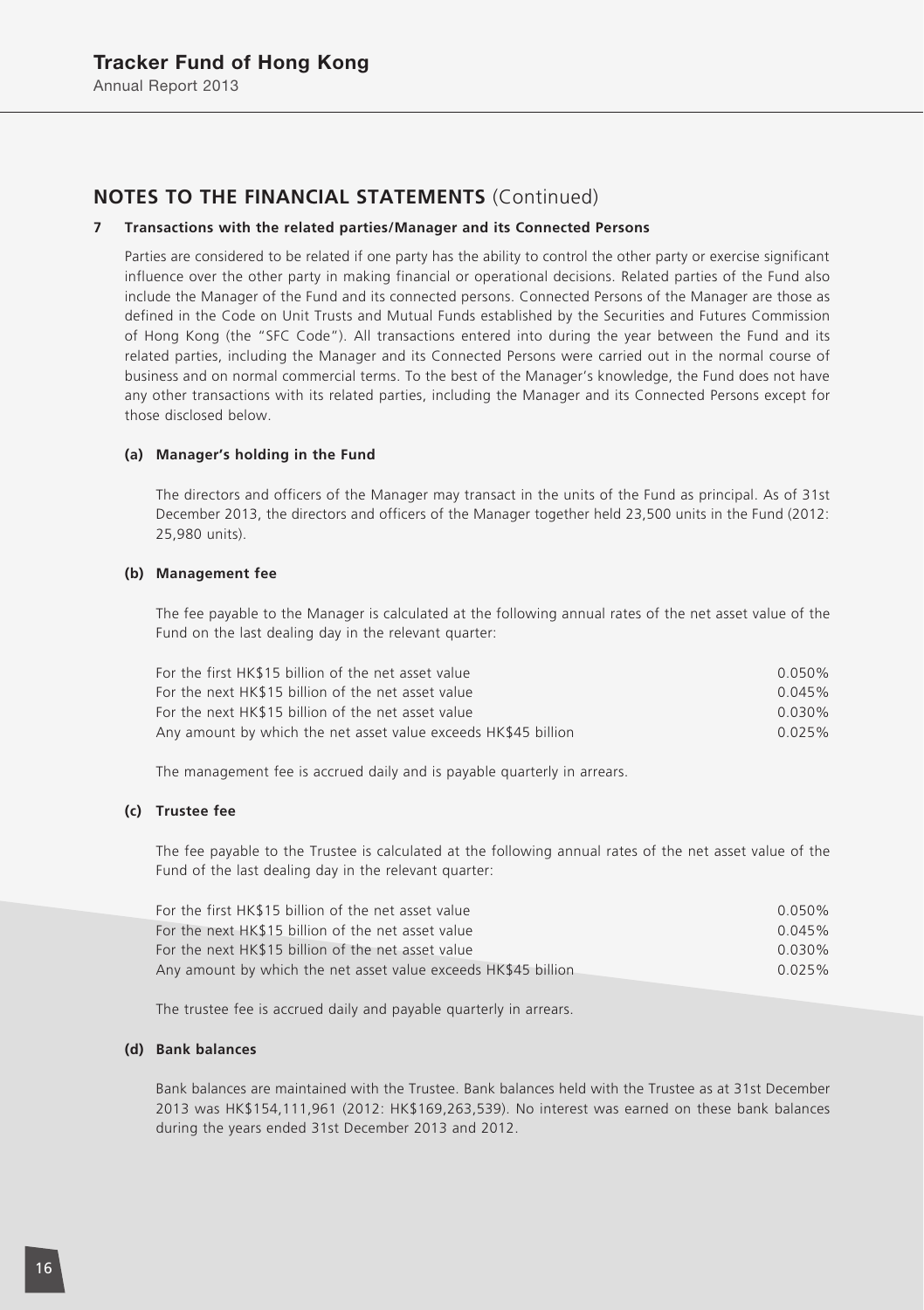#### **8 Other fees**

#### **(a) Registrar fee**

The fee payable to Computershare Hong Kong Investor Services Limited (the "Registrar"), is calculated based on the number of unitholders on the register on the first business day of the relevant month at the following fee scale, subject to a monthly maximum aggregate registrar fee of HK\$1,000,000.

|                                                                  | HK\$        |
|------------------------------------------------------------------|-------------|
|                                                                  | (per month) |
| For the first 2,000 Unitholders                                  | 10,000      |
| For every additional 1,000 Unitholders up to 100,000 Unitholders | 2.200       |
| For every additional 1,000 Unitholders up to 200,000 Unitholders | 1,800       |
| For every additional 1,000 Unitholders up to 300,000 Unitholders | 1,500       |
| For every additional 1,000 Unitholders above 300,000 Unitholders | 1,200       |

In addition, the Registrar is reimbursed for all of its out-of-pocket expenses incurred in connection with performing its services.

The registrar fee is accrued daily and is payable monthly in advance.

#### **(b) Conversion agent fee**

The Conversion Agent received a monthly retainer fee of HK\$16,000 plus a transaction fee of HK\$12,000 on total aggregate creation and redemption orders per day per Participating Dealer.

The conversion agent fee is accrued daily and payable monthly in arrears.

#### **(c) Index license fee**

The index license fee is calculated at the rate of 0.015% per annum on the daily average net asset value of the Fund, subject to a minimum of US\$10,000 per annum.

The index license fee is accrued daily and is payable quarterly in arrears.

#### **9 Major non-cash transactions**

In accordance with the Fund's Trust Deed, units are issued through an in-kind creation of an Index Basket with the remaining balances in cash. For each Creation Unit (of 1,000,000 units), the Fund receives an Index Basket consisting of constituent shares as determined by the Manager on a daily basis. During the year, the Fund issued 1,328,000,000 units (2012: 845,000,000 units), totaling HK\$29,977,542,079 (2012: HK\$17,404,458,468) in exchange for Index Baskets consisting of investments valued at HK\$29,658,287,672 (2012: HK\$17,262,164,045) by the Manager with remaining balances in cash of HK\$319,254,407 (2012: HK\$142,294,423).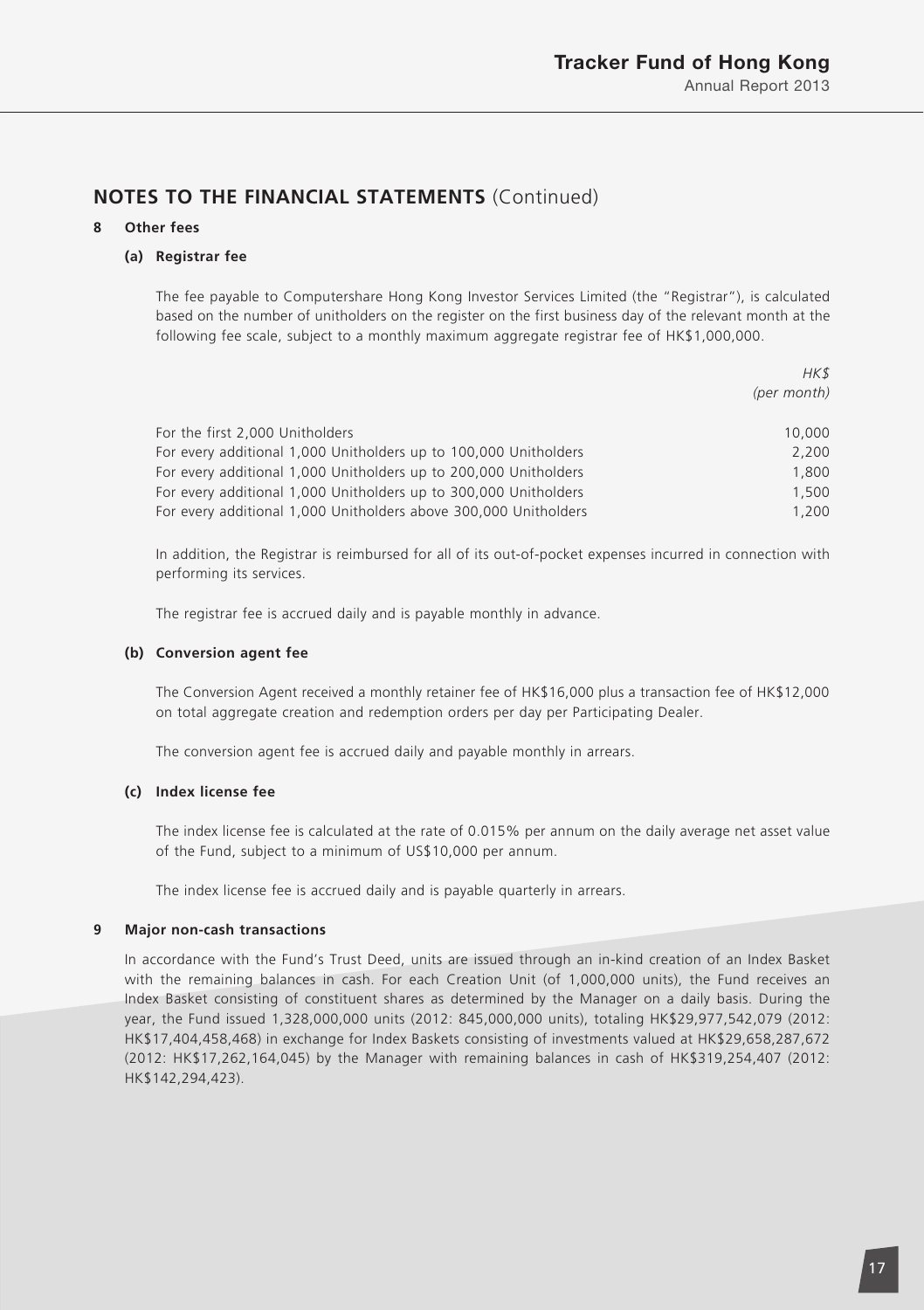#### **9 Major non-cash transactions** (Continued)

In accordance with the Fund's Trust Deed, units are redeemed in-kind with the remaining balances in cash. During the year, the Fund redeemed 1,417,000,000 units (2012: 958,000,000 units), totaling HK\$32,420,773,458 (2012: HK\$19,986,433,727) in exchange for Index Baskets consisting of investments valued at HK\$32,058,490,971 (2012: HK\$19,774,742,006) by the Manager with remaining balances in cash of HK\$362,282,487 (2012: HK\$211,691,721).

#### **10 Soft dollar practices**

The Manager may effect transactions, provided that any such transaction is consistent with standards of "best execution", by or through the agency of another person for the account of the Fund with whom the Manager or any of its Connected Persons have an arrangement under which that party will from time to time provide to or procure for the Manager or any of its Connected Persons goods, services or other benefits (such as research and advisory services, computer hardware associated with specialized software or research services and performance measures) the nature of which is such that their provision can reasonably be expected to benefit the Fund as a whole and may contribute to an improvement in the performance of the Fund. For the avoidance of doubt, such goods and services may not include travel, accommodation, entertainment, general administrative goods or services, general office equipment or premises, membership fees, employees' salaries or direct money payments.

Since the inception of the Fund, the Manager had not participated in any soft dollar arrangements in respect of any transactions for the account of the Fund.

#### **11 Investment limitations and prohibitions under the SFC Code**

The SFC Code allows the Fund to invest in constituent securities issued by a single issuer for more than 10% of the Fund's net asset value provided that the investment is limited to any constituent securities that each accounts for more than 10% of the weighting of the Index and the Fund's holding of any such constituent securities may not exceed their respective weightings in the Index (except as a result of changes in the composition of the Index and the excess is transitional and temporary in nature).

Constituent securities that account for more than 10% of the net asset value of the Fund as at year end were as follows:

|                   | Respective weighting<br>in the Index $(\% )$ |      | % of net asset value |      |
|-------------------|----------------------------------------------|------|----------------------|------|
|                   | 2013                                         | 2012 | 2013                 | 2012 |
| HSBC Holdings plc | 15.0                                         | 14.9 | 15.0                 | 14.8 |

During the year ended 31st December 2013, the Hang Seng Index increased by 2.87% (2012: 22.91%), while the net asset value per unit of the Fund increased by 2.80% (2012: 22.98%).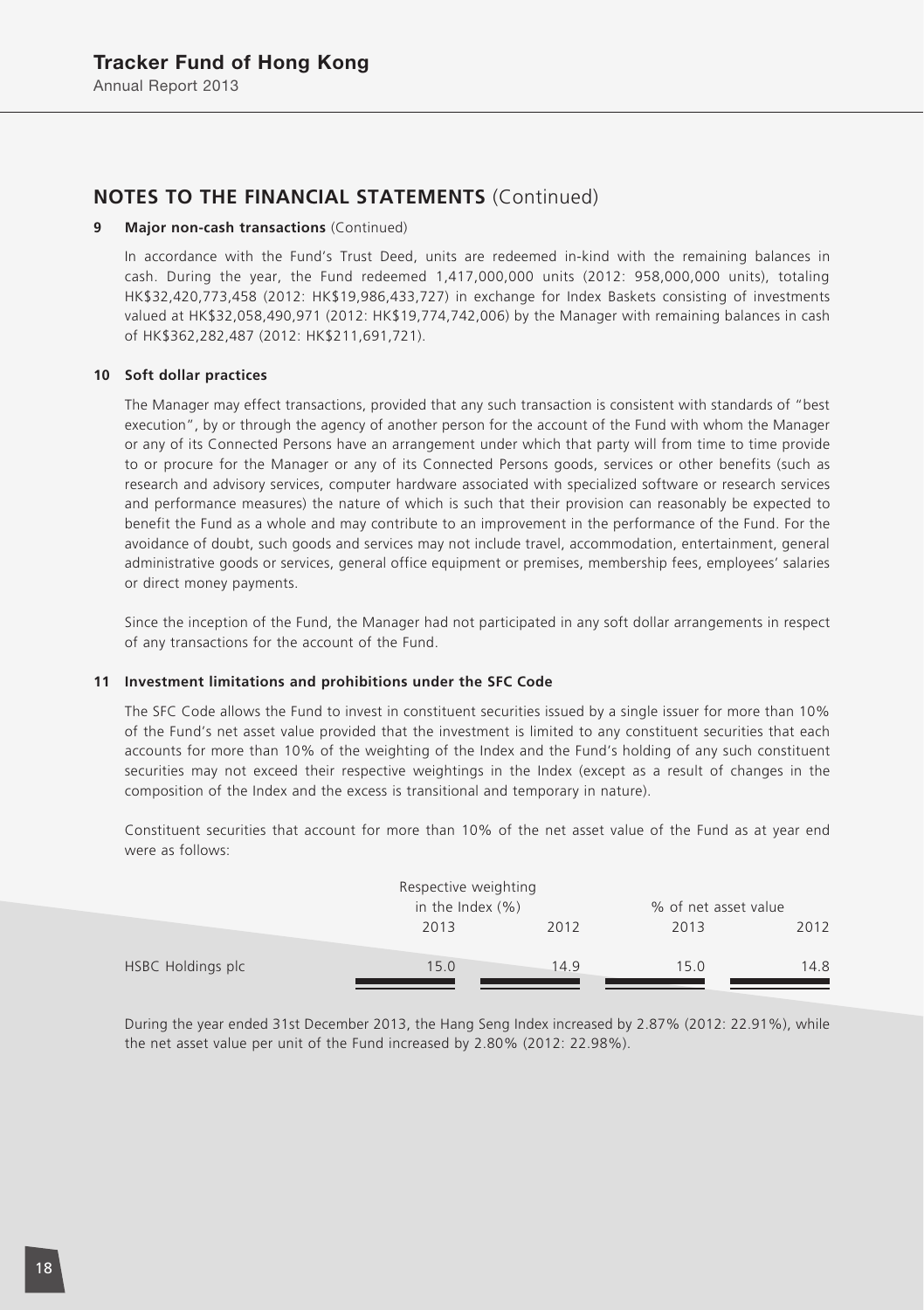#### **12 Financial risk management**

#### **(a) Strategy in using financial instruments**

#### *Investment objectives*

The Fund's investment objective is to provide investment results that closely correspond to the performance of the Index. The Manager will seek to achieve the investment objective by investing all, or substantially all, of the Fund's assets in shares in the constituent companies of the Index ("Index Shares") in substantially the same weightings as they appear in the Index. The Manager may also invest in certain other permitted investments in seeking to meet the investment objective. The Manager will rebalance the Fund's portfolio of investments from time to time to reflect any changes to the composition of, or the weighting of shares in, the Index.

#### *Investment policies*

The responsibility of the Manager is to reflect changes in the Index, insofar as practicable and subject to the Trust Deed, by replicating changes to the weightings and composition of the constituent shares in the Index in the portfolio of shares which make up the portfolio.

Since the investment objective is to provide investment results that closely correspond with the performance of the Index, the Manager is required to ensure, insofar as practicable and subject to the Trust Deed, that the assets comprised in the portfolio comprise only, or substantially only, interest in Index Shares and in the relative weightings such Index Shares appear in the Index. Other than cash held for distribution and to meet the fees, expenses and other liabilities, it is unlikely that cash or any other form of securities will form a substantial part of the assets.

The risks and the respective risk management policies employed by the Fund to manage these risks are discussed below.

#### **(b) Market price risk**

Market price risk is the risk that the value of a financial instrument will fluctuate as a result of changes in market prices, whether those changes are caused by factors specific to the individual instrument or factors affecting all instruments in the market.

All securities investments present a risk of loss of capital. The Fund's market price risk is managed through diversification of investment portfolio. The Manager monitors the investments on a daily basis and rebalances the portfolio of investments from time to time to reflect any changes to the composition of, or the weighting of shares in, the Index.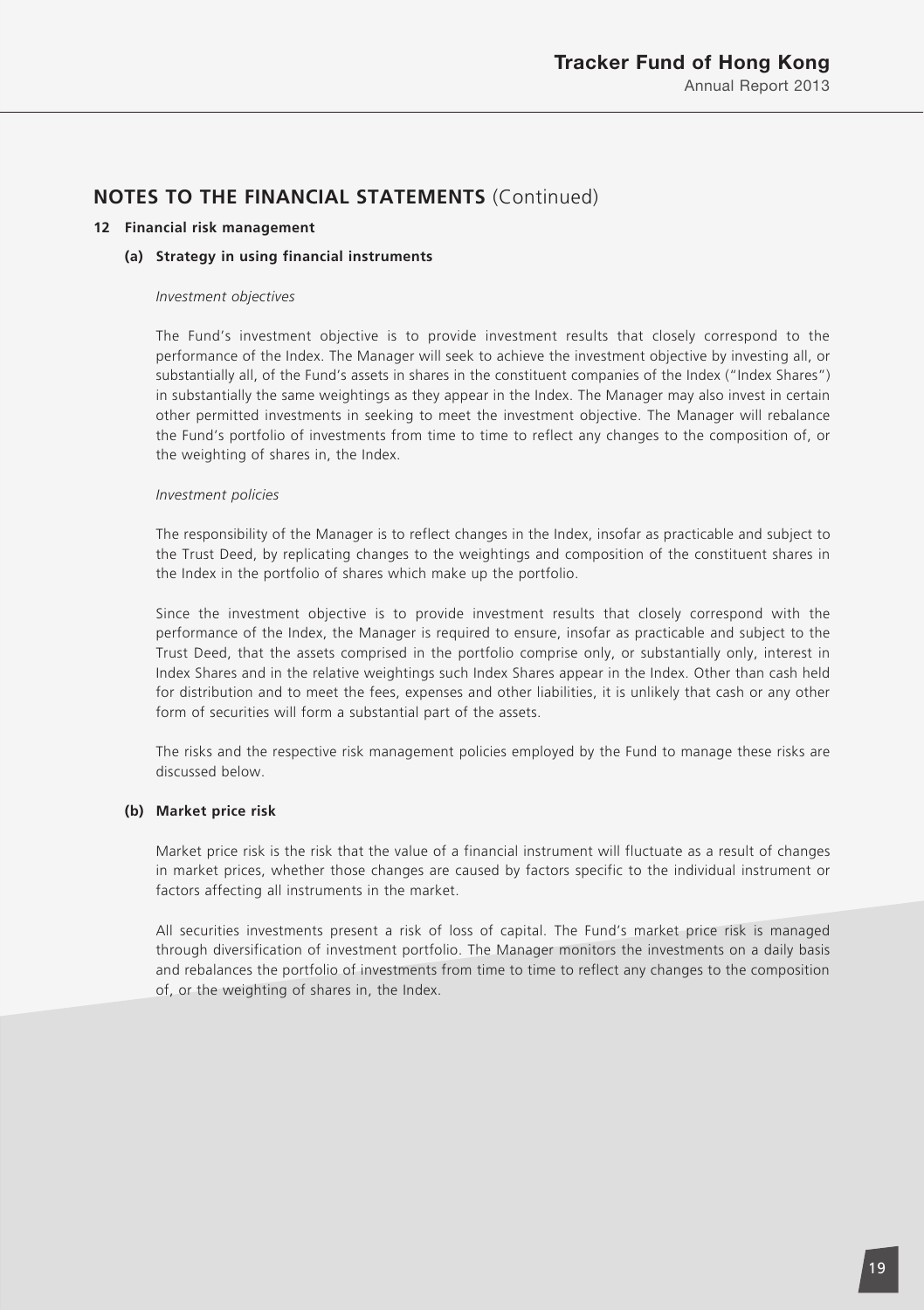#### **12 Financial risk management** (Continued)

#### **(b) Market price risk** (Continued)

As at year end, the overall market exposure of the Fund was as follows:

|                                                     | At 31st December |                 |                |                 |
|-----------------------------------------------------|------------------|-----------------|----------------|-----------------|
|                                                     | 2013             |                 | 2012           |                 |
|                                                     | Fair value       | % of net assets | Fair value     | % of net assets |
|                                                     | HK\$             |                 | HK\$           |                 |
| Held for trading:<br>Listed investments<br>Equities |                  |                 |                |                 |
| - Hong Kong                                         | 56,264,943,068   | 99.75           | 56,671,611,547 | 99.60           |

*Net market exposures*

The following table shows the net market exposures of the Fund by industry:

| 2013            | 2012            |
|-----------------|-----------------|
| % of net assets | % of net assets |
|                 |                 |
| 39.70           | 36.88           |
| 46.36           | 46.86           |
| 9.15            | 10.84           |
| 4.54            | 5.02            |
| 99.75           | 99.60           |
|                 |                 |

All the Fund's equity securities are listed on the Hong Kong Stock Exchange. As the Fund is a Hang Seng Index tracking fund, movements in the Index would cause substantially the same percentage change in the Fund's net asset value.

|                   | 2013            |               | 2012            |                |
|-------------------|-----------------|---------------|-----------------|----------------|
|                   | Change in index | Impact        | Change in index | Impact         |
|                   | $\%$            | HK\$          | $\frac{9}{6}$   | HK\$           |
| Hong Kong         |                 |               |                 |                |
| - Hang Seng Index | 2.87%           | 1,614,803,866 | 22.91%          | 12,983,466,205 |

The Manager has used their view of what would be a "reasonable shift" in each key market to estimate the change for use in the market sensitivity analysis above. Disclosures above are shown in absolute terms, changes and impacts could be positive or negative. Changes in market index % are revised annually depending on the Manager's current view of market volatility and other relevant factor.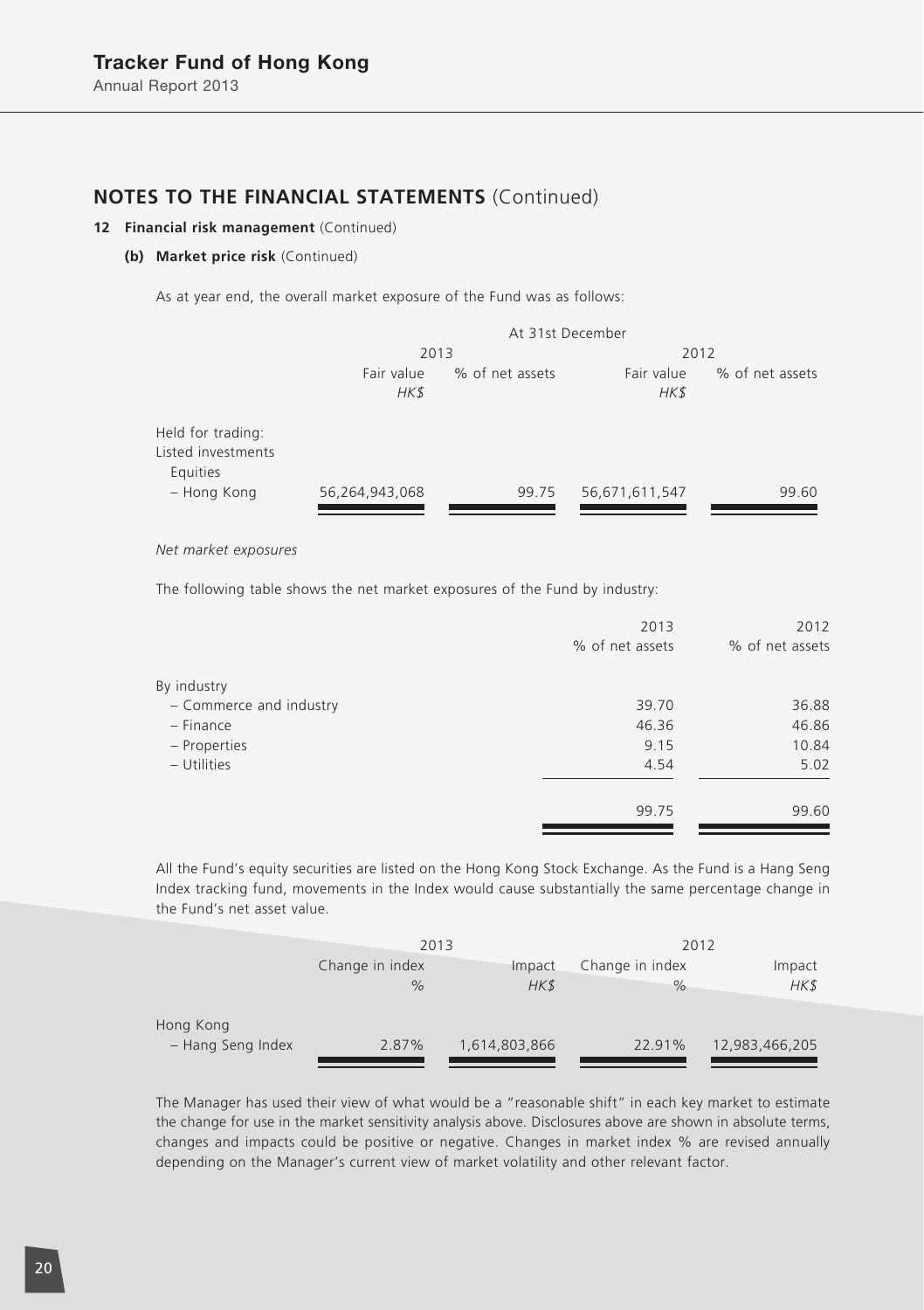#### **12 Financial risk management** (Continued)

#### **(c) Interest rate risk**

The majority of the Fund's financial assets and liabilities are non-interest bearing. As a result, the Fund is not subject to significant amounts of risk due to fluctuations in the prevailing levels of market interest rates.

#### **(d) Credit risk**

Credit risk is the risk that an issuer or counterparty will be unable or unwilling to pay amounts in full when due.

The Fund's financial assets which are potentially subject to credit risk consist principally of securities and bank balances. The Fund limits its exposure to credit risk by transacting with well established brokerdealers and banks with high credit ratings.

All transactions in securities are settled/paid for upon delivery using approved and reputable brokers. The risk of default is considered minimal as delivery of securities sold is only made once the broker has received payment. Payment is made on a purchase once the securities have been received by the broker. The trade will fail if either party fails to meet its obligation.

At 31st December 2013, bank balances of HK\$154,111,961 (2012: HK\$169,263,539) were placed with State Street Bank and Trust Company, the Fund's Trustee and Custodian. The credit rating of the Trustee and Custodian issued by Moody's was as follows:

|                                     | 2013 | 2012 |
|-------------------------------------|------|------|
| State Street Bank and Trust Company | Aa3  | Aa2  |

Accordingly, the Fund has no significant credit risk.

The maximum exposure to credit risk at year end is the carrying amount of the financial assets as shown on the Statement of Net Assets.

None of the assets is impaired nor past due but not impaired.

#### **(e) Currency risk**

Currency risk is the risk that the value of financial instruments will fluctuate due to changes in foreign exchange rates.

The Fund has no significant currency risk as substantially all assets and liabilities are denominated in Hong Kong dollars, the Fund's functional and presentation currency.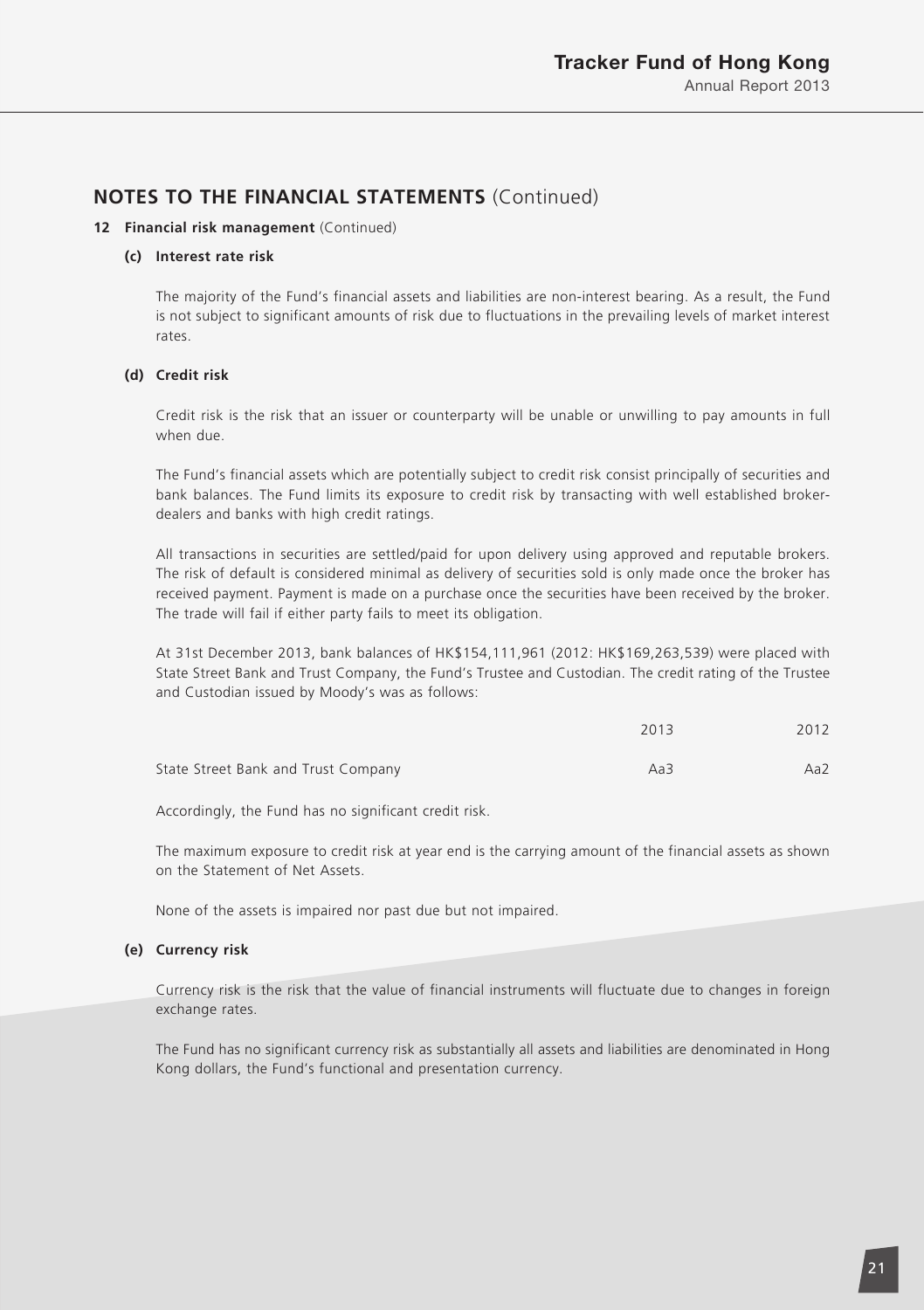#### **12 Financial risk management** (Continued)

#### **(f) Liquidity risk**

Liquidity risk is the risk that an entity will encounter difficulty in settling a liability, including a redemption request.

The Fund invests the majority of its assets in investments that are traded in an active market and can be readily disposed of. The Fund's securities are considered readily realizable, as they are listed on the Hong Kong Stock Exchange. It is the intent of the Manager to monitor the Fund's liquidity position on a daily basis.

The following table gives the contractual undiscounted cash-flow projection of the Fund's financial liabilities. Balances due within 12 months equal their carrying balances, as the impact of discounting is not significant.

| Maturity analysis                                                                                 | Less than<br>1 month<br>HK\$ | 1-3 months<br>HK\$ | Total<br>HK\$  |
|---------------------------------------------------------------------------------------------------|------------------------------|--------------------|----------------|
| At 31st December 2013                                                                             |                              |                    |                |
| Management fee payable                                                                            |                              | 5,444,657          | 5,444,657      |
| Trustee fee payable                                                                               |                              | 5,444,657          | 5,444,657      |
| Index license fee payable                                                                         | 2,166,442                    |                    | 2,166,442      |
| Registrar fee payable                                                                             | 128,751                      |                    | 128,751        |
| Other accounts payables and accruals<br>Net assets attributable to<br>holders of redeemable units | 317,547                      | 1,239,432          | 1,556,979      |
| (at last traded market prices)                                                                    | 56,404,449,270               |                    | 56,404,449,270 |
| <b>Total financial liabilities</b>                                                                | 56,407,062,010               | 12,128,746         | 56,419,190,756 |
| At 31st December 2012                                                                             |                              |                    |                |
| Management fee payable                                                                            |                              | 5,398,017          | 5,398,017      |
| Trustee fee payable                                                                               |                              | 5,398,017          | 5,398,017      |
| Index license fee payable                                                                         | 2,082,402                    |                    | 2,082,402      |
| Registrar fee payable                                                                             | 167,691                      |                    | 167,691        |
| Other accounts payables and accruals<br>Net assets attributable to<br>holders of redeemable units | 308,127                      | 1,283,132          | 1,591,259      |
| (at last traded market prices)                                                                    | 56,898,902,807               |                    | 56,898,902,807 |
| <b>Total financial liabilities</b>                                                                | 56,901,461,027               | 12,079,166         | 56,913,540,193 |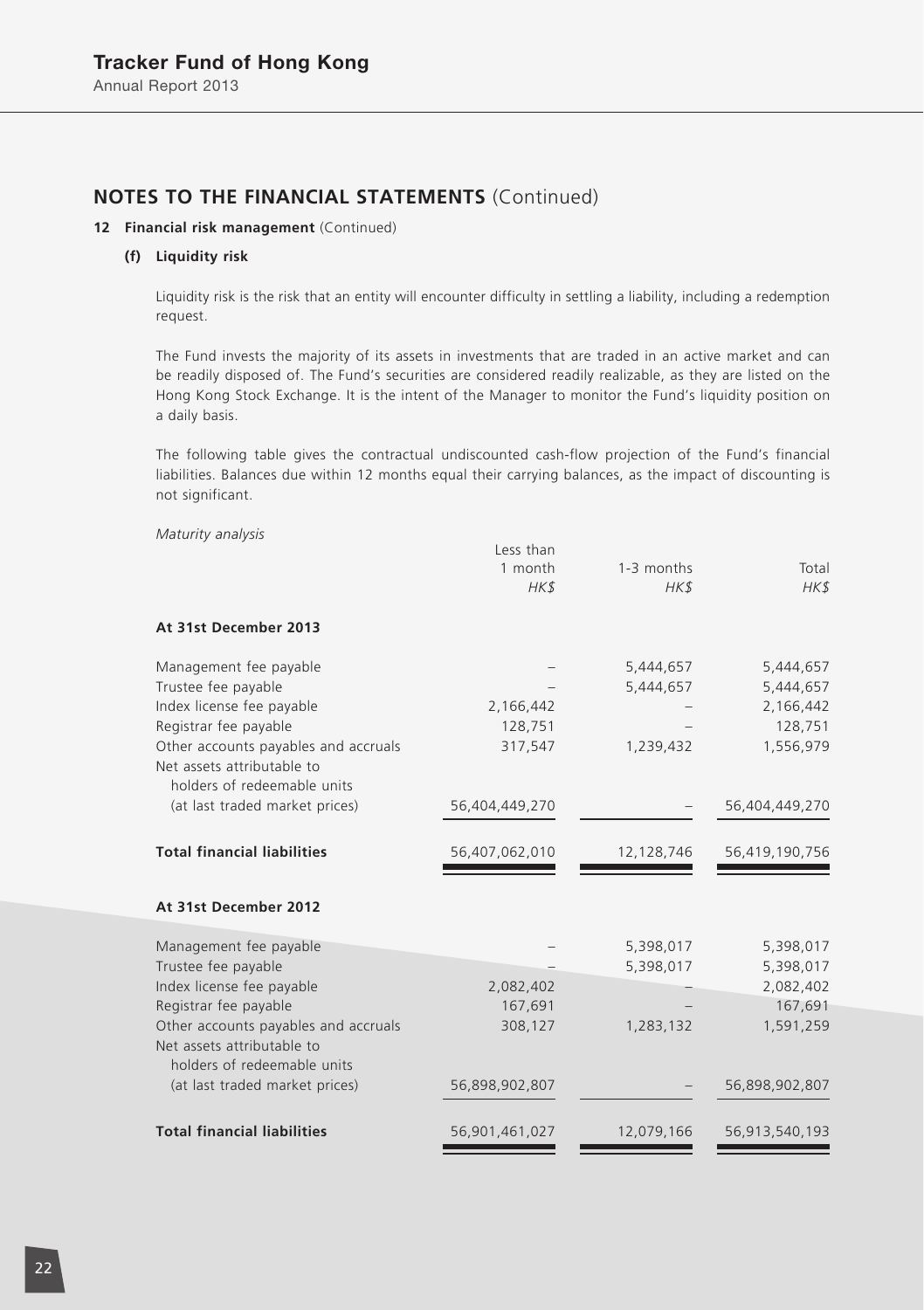#### **12 Financial risk management** (Continued)

#### **(f) Liquidity risk** (Continued)

Units are redeemed on demand at the unitholder's option. However, the Trustee and Manager do not envisage that the contractual maturity disclosed in the table above will be representative of the actual cash outflows, as unitholders typically retain the units for the medium to long term.

The Fund manages its liquidity risk by investing in securities that it expects to be able to liquidate within 7 days or less. The following table illustrates the expected liquidity of assets held at 31st December:

|      | Less than 7 days<br>HK\$ | 7 days to less than<br>1 month<br>HK\$ | Total<br>HK\$  |
|------|--------------------------|----------------------------------------|----------------|
| 2013 | 56,419,055,029           |                                        | 56,419,055,029 |
| 2012 | 56,842,104,573           | 2,410,336                              | 56,844,514,909 |

#### **(g) Capital risk management**

The Fund's objective is to provide investment results that closely correspond to the performance of the Hang Seng Index. The Manager may:

- Redeem and issue new units in accordance with the constitutive documents of the Fund, which include the ability to amend the Creation Unit and Redemption Unit size upon the approval of the Trustee and Supervisory Committee;
- Exercise discretion when determining the amount of distributions of the Fund to holders of redeemable units; and
- Suspend the creation and redemption of units under certain circumstances stipulated in the prospectus.

Units are issued through an in-kind creation of an Index Basket with the remaining balances in cash and are not through a cash subscription only. Units are redeemed in-kind with the remaining balances in cash and are not redeemable for cash only.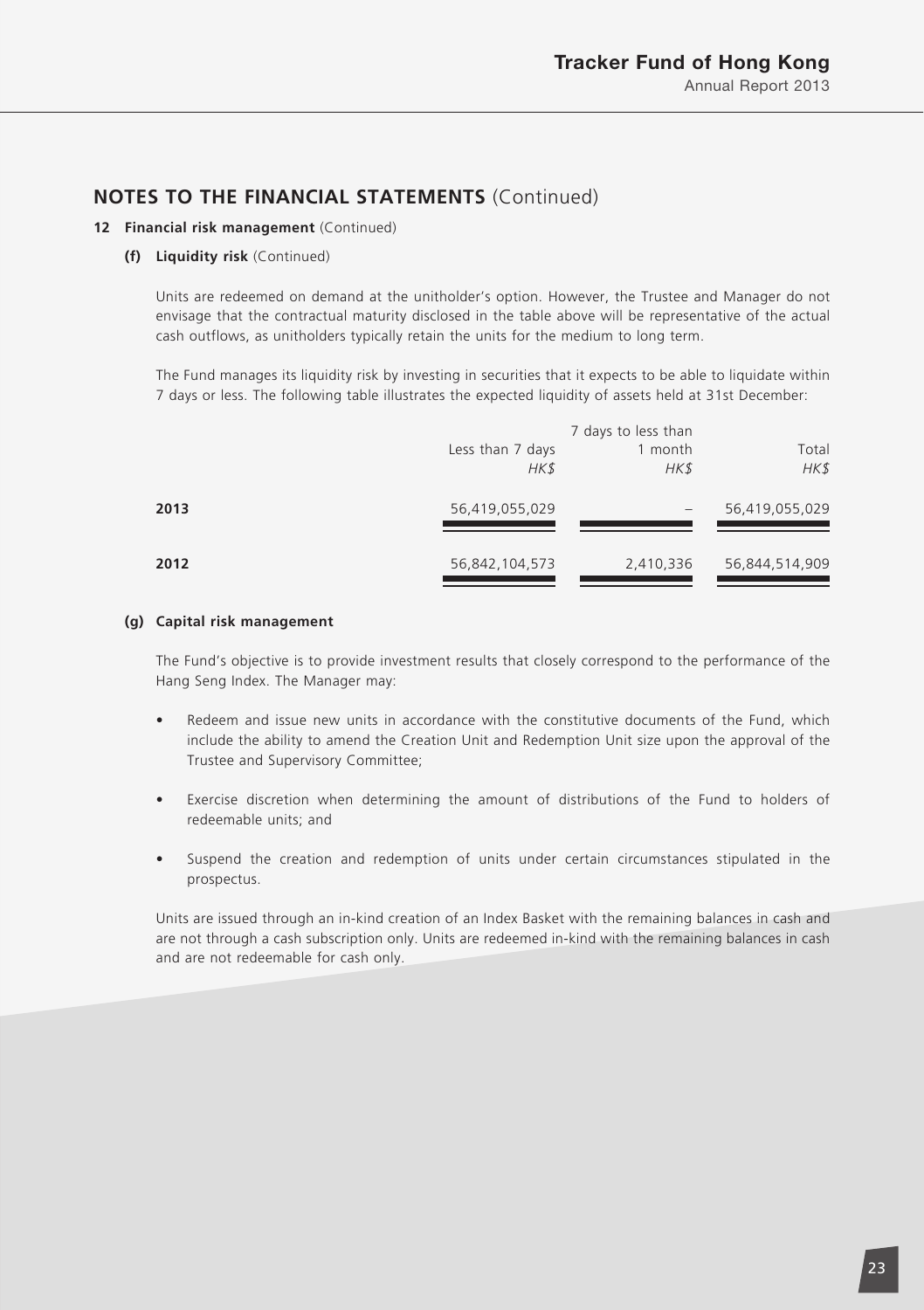#### **12 Financial risk management** (Continued)

#### **(h) Fair value estimation**

The fair value of financial assets and liabilities traded in active markets (such as publicly traded derivatives and trading securities) are based on quoted market prices at the close of trading on the year end date. Prior to 1st January 2013, investments that are listed or traded on an exchange are fair valued based on quoted bid market prices. The Fund adopted HKFRS 13 "Fair value measurement" from 1st January 2013 and changed its fair valuation inputs to utilize the last traded market price for investments.

A financial instrument is regarded as quoted in an active market if quoted prices are readily and regularly available from an exchange, dealer, broker, industry group, pricing service, or regulatory agency, and those prices represent actual and regularly occurring market transactions on an arm's length basis.

The carrying value less impairment provision of other receivables and payables are assumed to approximate their fair values. The fair value of financial liabilities for disclosure purposes is estimated by discounting the future contractual cash flows at the current market interest rate that is available to the Fund for similar financial instruments.

HKFRS 13 requires the Fund to classify fair value measurements using a fair value hierarchy that reflects the significance of the inputs used in making the measurements. The fair value hierarchy has the following levels:

- Quoted prices (unadjusted) in active markets for identical assets or liabilities (level 1).
- Inputs other than quoted prices included within level 1 that are observable for the asset or liability, either directly (that is, as prices) or indirectly (that is, derived from prices) (level 2).
- Inputs for the asset or liability that are not based on observable market data (that is, unobservable inputs) (level 3).

The level in the fair value hierarchy within which the fair value measurement is categorized in its entirety is determined on the basis of the lowest level input that is significant to the fair value measurement in its entirety. For this purpose, the significance of an input is assessed against the fair value measurement in its entirety. If a fair value measurement uses observable inputs that require significant adjustment based on unobservable inputs, that measurement is a level 3 measurement. Assessing the significance of a particular input to the fair value measurement in its entirety requires judgment, considering factors specific to the asset or liability.

The determination of what constitutes "observable" requires significant judgment by the Fund. The Fund considers observable data to be that market data that is readily available, regularly distributed or updated, reliable and verifiable, not proprietary, and provided by independent sources that are actively involved in the relevant market.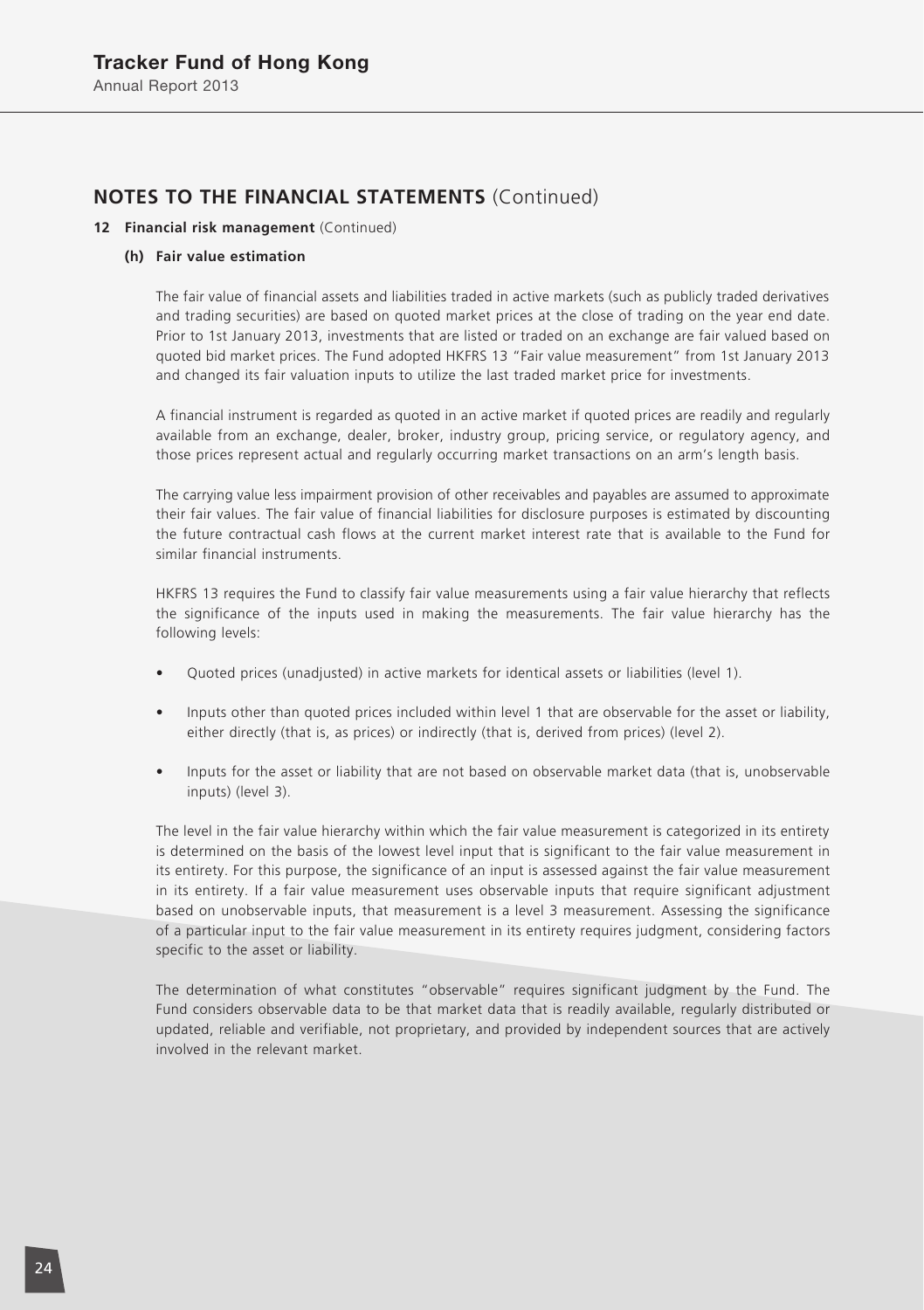#### **12 Financial risk management** (Continued)

#### **(h) Fair value estimation** (Continued)

The following table analyses within the fair value hierarchy the Fund's investments (by class) measured at fair value at 31st December 2013 and 2012.

All fair value measurements disclosed are recurring fair value measurements.

|                                                             | Level 1<br>HK\$ | Level <sub>2</sub><br>HK\$ | Level 3<br>HK\$ | Total balance<br>HK\$ |
|-------------------------------------------------------------|-----------------|----------------------------|-----------------|-----------------------|
| At 31st December 2013<br>Assets                             |                 |                            |                 |                       |
| Financial assets held for<br>trading<br>- Equity securities | 56,264,943,068  |                            |                 | 56,264,943,068        |
| At 31st December 2012<br>Assets                             |                 |                            |                 |                       |
| Financial assets held for<br>trading                        |                 |                            |                 |                       |
| - Equity securities                                         | 56,671,611,547  |                            |                 | 56,671,611,547        |

Investments whose values are based on quoted market prices in active markets, and therefore classified within level 1, include active listed equities. The Fund does not adjust the quoted price for these instruments.

Financial instruments that trade in markets that are not considered to be active but are valued based on quoted market prices, dealer quotations or alternative pricing sources supported by observable inputs are classified within level 2. As of 31st December 2013 and 2012, the Fund did not hold any investments classified in level 2.

Investments classified within level 3 have significant unobservable inputs, as they trade infrequently. As of 31st December 2013 and 2012, the Fund did not hold any investments classified in level 3.

For the years ended 31st December 2013 and 2012, there were no transfers of financial instruments between levels.

The assets and liabilities included in the Statement of Net Assets except investments are carried at amortized cost; their carrying values are a reasonable approximation of fair value.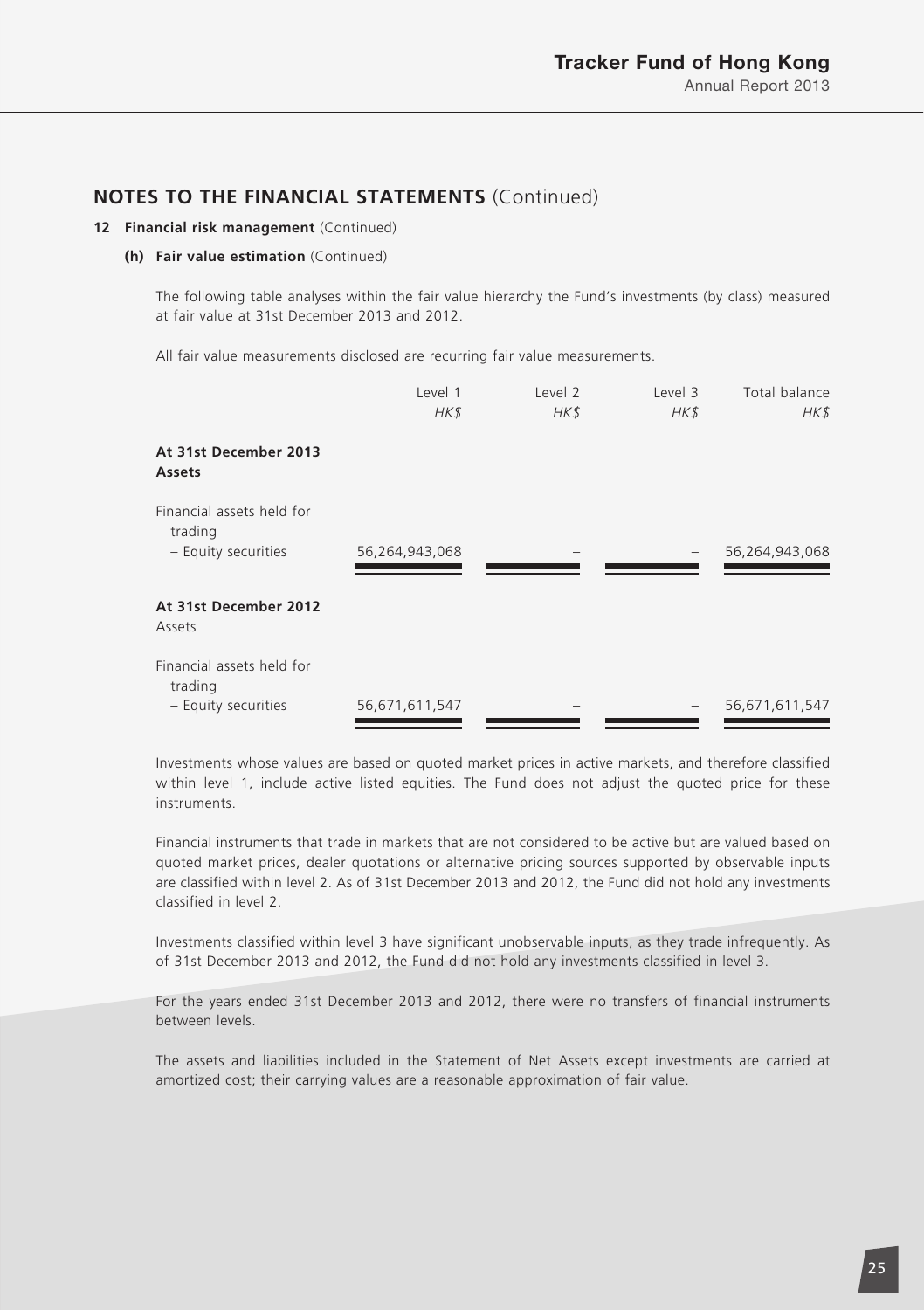#### **13 Distributions**

|                                                                                                                    | 2013<br>HK\$  | 2012<br>HK\$  |
|--------------------------------------------------------------------------------------------------------------------|---------------|---------------|
| Interim distribution                                                                                               |               |               |
| - HK\$0.14 on 2,433,992,500 units paid on 31st May 2012<br>- HK\$0.15 on 2,549,992,500 units paid on 31st May 2013 | 382,498,875   | 340,758,950   |
| Final distribution                                                                                                 |               |               |
| - HK\$0.52 on 2,401,992,500 units paid<br>on 30th November 2012<br>- HK\$0.58 on 2,441,992,500 units paid          |               | 1,249,036,100 |
| on 29th November 2013                                                                                              | 1,416,355,650 |               |
| Total distributions                                                                                                | 1,798,854,525 | 1,589,795,050 |

#### **14 Segment information**

The Manager makes the strategic resource allocations on behalf of the Fund. The Fund has determined the operating segments based on the reports reviewed by the Manager, which are used to make strategic decisions.

The Manager is responsible for the Fund's entire portfolio and considers the business to have a single operating segment. The Manager's asset allocation decisions are based on a single, integrated investment strategy and the Fund's performance is evaluated on an overall basis.

The Fund trades in the constituent shares of the Hang Seng Index with the objective to provide investment results that closely correspond to the performance of the Index.

The internal reporting provided to the Manager for the Fund's assets, liabilities and performance is prepared on a consistent basis with the measurement and recognition principles of HKFRS.

There were no changes in the reportable segment during the year.

The Fund is domiciled in Hong Kong. All of the Fund's income is from investments in entities listed in Hong Kong.

The Fund has no assets classified as non-current assets. The Fund has a diversified portfolio of investments. During the year ended 31st December 2013, there were six investments which each accounted for more than 10% of the Fund's income (2012: one). Please refer to note 11 for investment holdings account for more than 10% of the Fund's net assets.

The Fund also has a diversified unitholder population. However, as at 31st December 2013 and 2012, there was one nominee company that held more than 10% of the Fund's net assets. The nominee company's holdings were 82.36% as at 31st December 2013 and 82.50% as at 31st December 2012.

#### **15 Approval of financial statements**

The financial statements were approved by the Trustee and the Manager on 29th April 2014.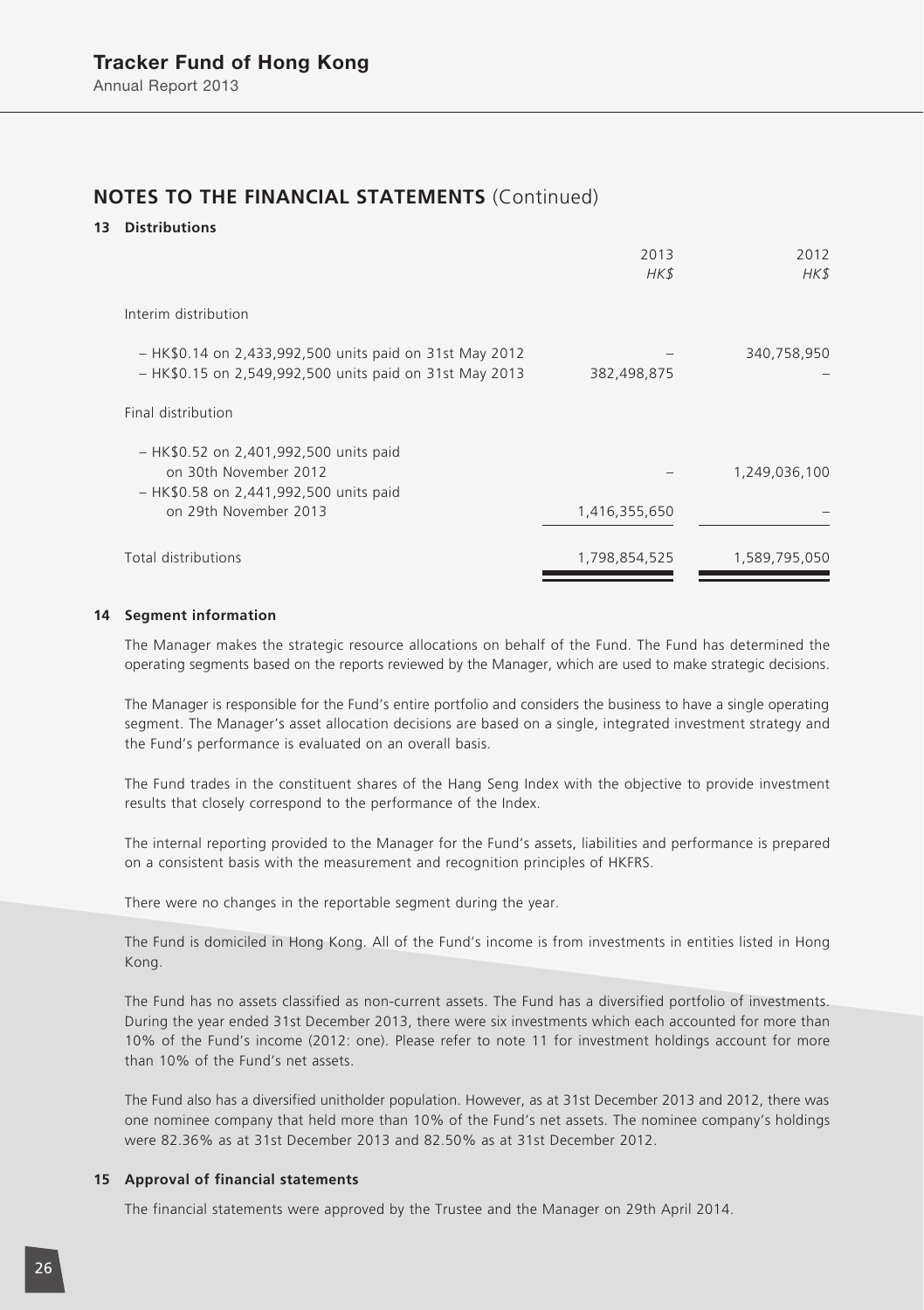# **INVESTMENT PORTFOLIO (UNAUDITED)**

*AS AT 31ST DECEMBER 2013*

|                                                                                             |                          |                                | % of net     |
|---------------------------------------------------------------------------------------------|--------------------------|--------------------------------|--------------|
|                                                                                             | Holdings                 | Fair value<br>HK\$             | assets       |
| <b>Hong Kong</b>                                                                            |                          |                                |              |
| Listed investments (99.75%)                                                                 |                          |                                |              |
| Equities (99.75%)                                                                           |                          |                                |              |
| Properties (9.15%)                                                                          |                          |                                |              |
| Cheung Kong (Holdings) Ltd.                                                                 | 10,461,028               | 1,280,429,827                  | 2.27         |
| China Overseas Land & Investment Ltd.                                                       | 30,725,969               | 669,826,124                    | 1.19         |
| China Resources Land Ltd.<br>Hang Lung Properties Ltd.                                      | 15,384,170<br>17,037,290 | 295,683,747<br>417,413,605     | 0.52<br>0.74 |
| Henderson Land Development Co. Ltd.                                                         | 7,041,357                | 311,580,047                    | 0.55         |
| New World Development Co. Ltd.                                                              | 28,269,315               | 276,756,594                    | 0.49         |
| Sino Land Co. Ltd.                                                                          | 22,762,772               | 241,285,383                    | 0.43         |
| Sun Hung Kai Properties Ltd.                                                                | 10,100,043               | 993,339,229                    | 1.76         |
| Wharf (Holdings) Ltd.                                                                       | 11,392,320               | 675,564,576                    | 1.20         |
|                                                                                             |                          | 5,161,879,132                  | 9.15         |
|                                                                                             |                          |                                |              |
| Finance (46.36%)                                                                            |                          |                                |              |
| AIA Group Ltd.                                                                              | 90,736,008               | 3,529,630,711                  | 6.26         |
| Bank of China Ltd.                                                                          | 598,314,054              | 2,135,981,173                  | 3.79         |
| BOC Hong Kong (Holdings) Ltd.                                                               | 27,826,209               | 691,481,294                    | 1.22         |
| Bank of Communications Co. Ltd.                                                             | 66,026,360               | 361,164,189                    | 0.64         |
| Bank of East Asia Ltd.                                                                      | 10,228,454               | 336,004,714                    | 0.60         |
| China Construction Bank Corporation                                                         | 633,964,670              | 3,708,693,320                  | 6.57         |
| China Life Insurance Co. Ltd.                                                               | 56,019,928               | 1,358,483,254                  | 2.41         |
| Hang Seng Bank Ltd.                                                                         | 5,750,558                | 722,845,141                    | 1.28         |
| Hong Kong Exchanges and Clearing Ltd.                                                       | 8,250,553                | 1,066,796,503                  | 1.89         |
| <b>HSBC Holdings Plc</b>                                                                    | 100,180,700              | 8,430,205,905                  | 14.95        |
| Industrial and Commercial Bank of China Ltd.<br>Ping An Insurance (Group) Co. of China Ltd. | 523,050,095              | 2,740,782,498<br>1,068,765,703 | 4.86<br>1.89 |
|                                                                                             | 15,388,995               |                                |              |
|                                                                                             |                          | 26,150,834,405                 | 46.36        |
|                                                                                             |                          |                                |              |
| Utilities (4.54%)                                                                           |                          |                                |              |
| China Resources Power Holdings Co. Ltd.                                                     | 14,586,752               | 268,104,502                    | 0.47         |
| CLP Holdings Ltd.<br>Hong Kong and China Gas Co. Ltd.                                       | 14,334,079<br>43,380,800 | 878,679,043<br>771,310,624     | 1.56<br>1.37 |
| Power Assets Holdings Ltd.                                                                  | 10,428,822               | 642,936,876                    | 1.14         |
|                                                                                             |                          |                                |              |
|                                                                                             |                          | 2,561,031,045                  | 4.54         |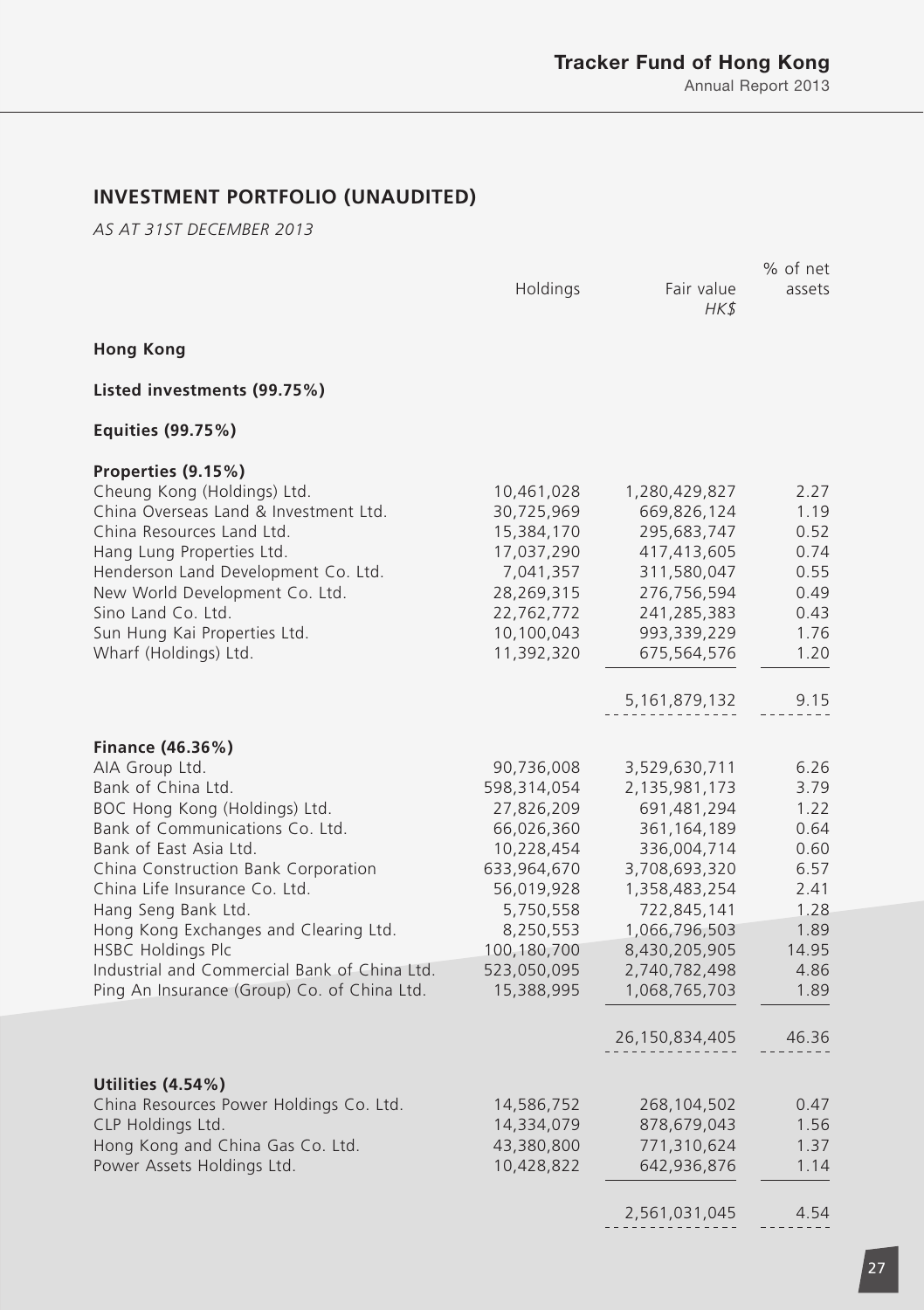# **INVESTMENT PORTFOLIO (UNAUDITED)** (Continued)

*AS AT 31ST DECEMBER 2013*

|                                             |             |                              | % of net        |
|---------------------------------------------|-------------|------------------------------|-----------------|
|                                             | Holdings    | Fair value<br>HK\$           | assets          |
| Commerce and Industry (39.70%)              |             |                              |                 |
| Belle International Holdings Ltd.           | 35,300,188  | 316,642,686                  | 0.56            |
| Cathay Pacific Airways Ltd.                 | 9,044,772   | 148,334,261                  | 0.26            |
| China Coal Energy Co. Ltd.                  | 31,134,813  | 135,747,785                  | 0.24            |
| China Merchants Holdings (International)    |             |                              |                 |
| Co. Ltd.                                    | 8,496,160   | 240,441,328                  | 0.43            |
| China Mobile Ltd.                           | 45,432,405  | 3,652,765,362                | 6.48            |
| China Petroleum & Chemical Corporation      | 192,042,084 | 1,215,626,392                | 2.15            |
| China Resources Enterprise, Ltd.            | 9,201,279   | 236,932,934                  | 0.42            |
| China Shenhua Energy Co. Ltd.               | 25,550,621  | 624,712,683                  | 1.11            |
| China Unicom (Hong Kong) Ltd.               | 44,836,980  | 520,108,968                  | 0.92            |
| CITIC Pacific Ltd.                          | 12,481,698  | 148,032,938                  | 0.26            |
| CNOOC Ltd.                                  | 134,501,912 | 1,939,517,571                | 3.44            |
| COSCO Pacific Ltd.                          | 12,724,282  | 135,386,360                  | 0.24            |
| Galaxy Entertainment Group Ltd.             | 17,456,116  | 1,214,072,868                | 2.15            |
| Hengan International Group Co. Ltd.         | 6,078,999   | 556,836,308                  | 0.99            |
| Hutchison Whampoa Ltd.                      | 16,050,839  | 1,691,758,431                | 3.00            |
| Kunlun Energy Co. Ltd.                      | 24,506,049  | 334,752,629                  | 0.59            |
| Lenovo Group Ltd.                           | 50,719,072  | 478,280,849                  | 0.85            |
| Li & Fung Ltd.                              | 43,945,781  | 439,457,810                  | 0.78            |
| MTR Corporation Ltd.                        | 10,928,025  | 320,737,534                  | 0.57            |
| PetroChina Co. Ltd.                         | 158,841,545 | 1,350,153,133                | 2.39            |
| Sands China Ltd.                            | 18,282,942  | 1,158,224,376                | 2.05            |
| Swire Pacific Ltd. 'A'                      | 4,783,812   | 434,848,511                  | 0.77            |
| Tencent Holdings Ltd.                       | 8,400,967   | 4, 155, 118, 278             | 7.37            |
| Tingyi (Cayman Islands) Holding Corporation | 14,750,777  | 330,417,405                  | 0.59            |
| Want Want China Holdings Ltd.               | 54,668,847  | 612,291,086                  | 1.09            |
|                                             |             | 22,391,198,486<br>. <u>.</u> | 39.70<br>------ |
| Total listed investments                    |             | 56,264,943,068               | 99.75           |
|                                             |             |                              |                 |
| Total investments, at cost                  |             | 51,303,998,370               |                 |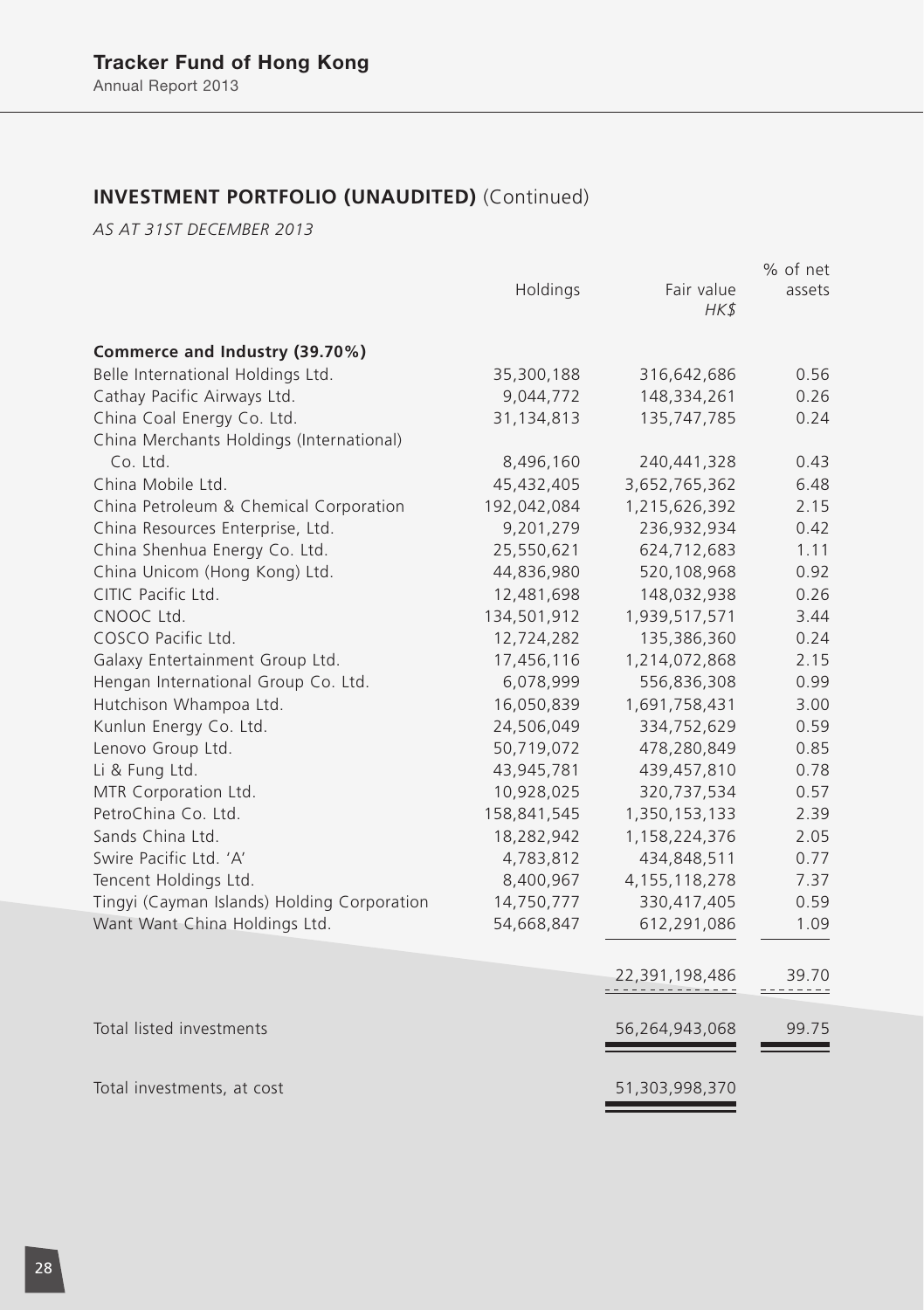# **STATEMENT OF MOVEMENTS IN INVESTMENT PORTFOLIO (UNAUDITED)**

*FOR THE YEAR ENDED 31ST DECEMBER 2013*

|                                                                                                 | (UNAUDITED)<br>Holdings                                |                                                    |                                                                    |                                                      |
|-------------------------------------------------------------------------------------------------|--------------------------------------------------------|----------------------------------------------------|--------------------------------------------------------------------|------------------------------------------------------|
|                                                                                                 | 31.12.2012                                             | Additions                                          | <b>Disposals</b>                                                   | 31.12.2013                                           |
| <b>Hong Kong</b><br><b>Listed investments</b><br><b>Equities</b>                                |                                                        |                                                    |                                                                    |                                                      |
| <b>Properties</b><br>Cheung Kong (Holdings) Ltd.<br>China Overseas Land &                       | 11,169,198                                             | 5,875,368                                          | (6, 583, 538)                                                      | 10,461,028                                           |
| Investment Ltd.<br>China Resources Land Ltd.<br>Hang Lung Properties Ltd.                       | 32,789,623<br>16,525,103<br>18,138,359                 | 17,275,639<br>8,623,300<br>9,462,022               | (19, 339, 293)<br>(9, 764, 233)<br>(10, 563, 091)                  | 30,725,969<br>15,384,170<br>17,037,290               |
| Henderson Land Development<br>Co. Ltd.<br>New World Development                                 | 7,676,062                                              | 5,062,749                                          | (5,697,454)                                                        | 7,041,357                                            |
| Co. Ltd.<br>Sino Land Co. Ltd.<br>Sun Hung Kai Properties Ltd.<br>Wharf (Holdings) Ltd.         | 29,785,753<br>24,007,110<br>11,562,572<br>12, 151, 758 | 15,777,146<br>12,550,041<br>6,077,051<br>6,403,803 | (17, 293, 584)<br>(13, 794, 379)<br>(7, 539, 580)<br>(7, 163, 241) | 28,269,315<br>22,762,772<br>10,100,043<br>11,392,320 |
| <b>Finance</b>                                                                                  |                                                        |                                                    |                                                                    |                                                      |
| AIA Group Ltd.<br>Bank of China Ltd.<br>BOC Hong Kong (Holdings) Ltd.                           | 87,209,189<br>638,970,019<br>30,006,399                | 58,151,104<br>335,857,997<br>15,644,695            | (54, 624, 285)<br>(376, 513, 962)<br>(17, 824, 885)                | 90,736,008<br>598,314,054<br>27,826,209              |
| <b>Bank of Communications</b><br>Co. Ltd.<br>Bank of East Asia Ltd.<br>China Construction Bank  | 70,558,492<br>11,909,514                               | 37,005,532<br>5,782,856                            | (41, 537, 664)<br>(7,463,916)                                      | 66,026,360<br>10,228,454                             |
| Corporation<br>China Life Insurance Co. Ltd<br>Hang Seng Bank Ltd.                              | 677,254,837<br>59,810,728<br>6,135,525                 | 355,749,272<br>31,459,452<br>3,233,301             | (399, 039, 439)<br>(35, 250, 252)<br>(3,618,268)                   | 633,964,670<br>56,019,928<br>5,750,558               |
| Hong Kong Exchanges and<br>Clearing Ltd.<br>HSBC Holdings Plc<br>Industrial and Commercial Bank | 8,325,320<br>104,028,502                               | 4,912,770<br>61,240,379                            | (4,987,537)<br>(65,088,181)                                        | 8,250,553<br>100,180,700                             |
| of China Ltd.                                                                                   | 593,654,869                                            | 307,495,257                                        | (378, 100, 031)                                                    | 523,050,095                                          |
| Ping An Insurance (Group) Co. of<br>China Ltd.                                                  | 16,337,739                                             | 8,600,859                                          | (9,549,603)                                                        | 15,388,995                                           |
| <b>Utilities</b>                                                                                |                                                        |                                                    |                                                                    |                                                      |
| China Resources Power Holdings<br>Co. Ltd.                                                      | 15,398,540                                             | 8,061,209                                          | (8,872,997)                                                        | 14,586,752                                           |
| CLP Holdings Ltd.<br>Hong Kong and China Gas                                                    | 14,492,597                                             | 8,482,038                                          | (8,640,556)                                                        | 14,334,079                                           |
| Co. Ltd.<br>Power Assets Holdings Ltd.                                                          | 41,864,895<br>11,131,932                               | 27,451,876<br>5,864,997                            | (25,935,971)<br>(6, 568, 107)                                      | 43,380,800<br>10,428,822                             |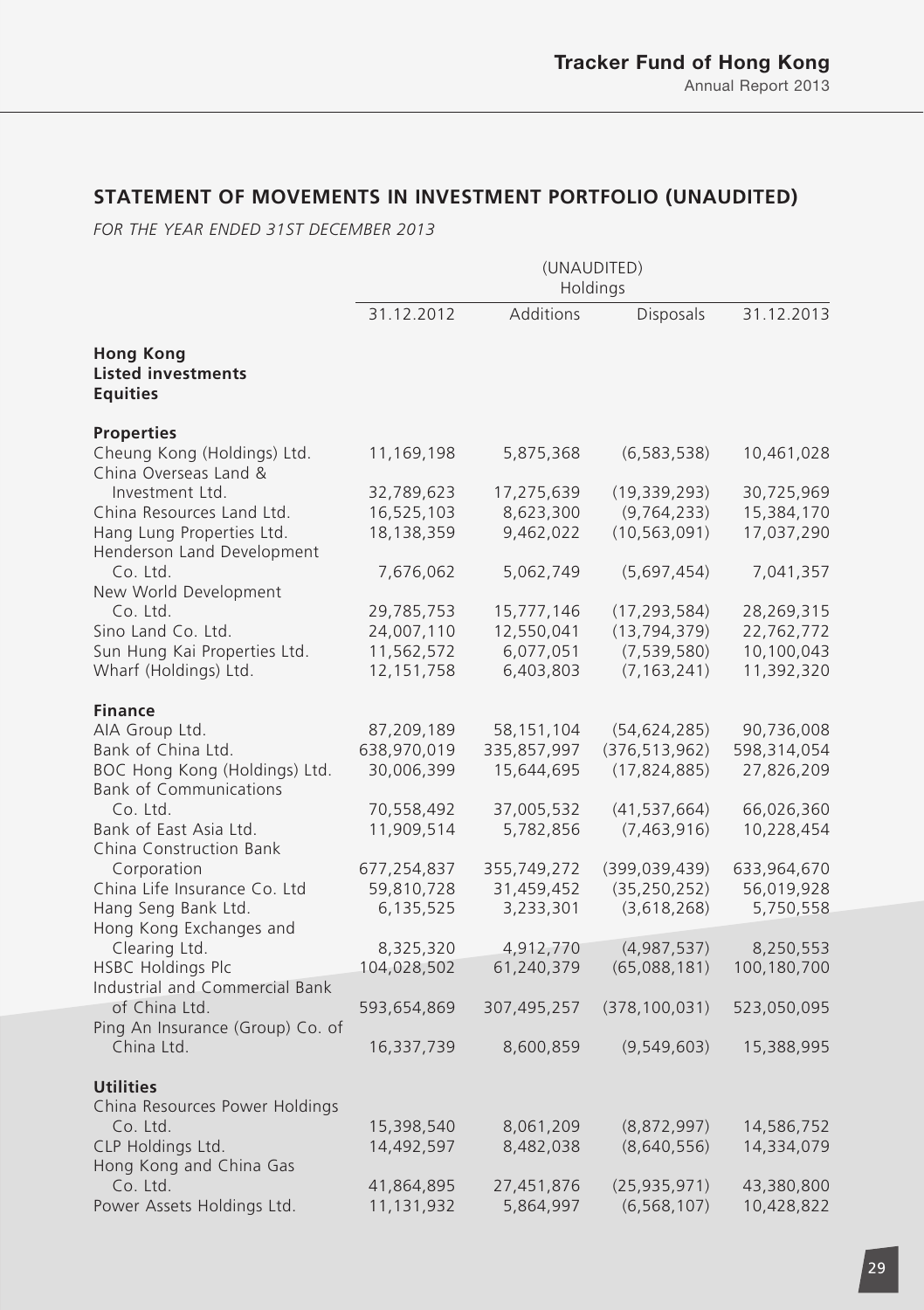# **STATEMENT OF MOVEMENTS IN INVESTMENT PORTFOLIO (UNAUDITED)**

(Continued)

*FOR THE YEAR ENDED 31ST DECEMBER 2013*

|                                   | (UNAUDITED)<br>Holdings |             |                 |             |
|-----------------------------------|-------------------------|-------------|-----------------|-------------|
|                                   | 31.12.2012              | Additions   | Disposals       | 31.12.2013  |
| <b>Commerce and Industry</b>      |                         |             |                 |             |
| Aluminum Corporation of           |                         |             |                 |             |
| China Ltd.                        | 31,956,625              | 2,997,375   | (34,954,000)    |             |
| Belle International Holdings Ltd. | 37,616,011              | 19,611,944  | (21, 927, 767)  | 35,300,188  |
| Cathay Pacific Airways Ltd.       | 9,570,176               | 4,989,788   | (5, 515, 192)   | 9,044,772   |
| China Coal Energy Co. Ltd.        | 31,610,595              | 18,001,359  | (18, 477, 141)  | 31,134,813  |
| China Merchants Holdings          |                         |             |                 |             |
| (International) Co. Ltd.          | 9,985,954               | 5,249,533   | (6, 739, 327)   | 8,496,160   |
| China Mobile Ltd.                 | 48,533,395              | 25,493,776  | (28, 594, 766)  | 45,432,405  |
| China Petroleum & Chemical        |                         |             |                 |             |
| Corporation                       | 134,817,085             | 161,957,234 | (104, 732, 235) | 192,042,084 |
| China Resources Enterprise, Ltd.  | 9,724,729               | 5,077,127   | (5,600,577)     | 9,201,279   |
| China Shenhua Energy Co. Ltd.     | 27,284,036              | 14,368,258  | (16, 101, 673)  | 25,550,621  |
| China Unicom (Hong Kong) Ltd.     | 38,217,644              | 30,232,569  | (23, 613, 233)  | 44,836,980  |
| CITIC Pacific Ltd.                | 12,942,955              | 6,942,980   | (7,404,237)     | 12,481,698  |
| CNOOC Ltd.                        | 143,664,187             | 75,501,615  | (84, 663, 890)  | 134,501,912 |
| COSCO Pacific Ltd.                | 13,191,790              | 7,052,116   | (7, 519, 624)   | 12,724,282  |
| Esprit Holdings Ltd.              | 15,781,013              | 4,172,690   | (19, 953, 703)  |             |
| Galaxy Entertainment Group Ltd.   |                         | 23,333,375  | (5,877,259)     | 17,456,116  |
| Hengan International Group        |                         |             |                 |             |
| Co. Ltd.                          | 6,477,743               | 3,379,042   | (3,777,786)     | 6,078,999   |
| Hutchison Whampoa Ltd.            | 17, 133, 431            | 9,012,115   | (10,094,707)    | 16,050,839  |
| Kunlun Energy Co. Ltd.            | 25,700,270              | 13,614,693  | (14,808,914)    | 24,506,049  |
| Lenovo Group Ltd.                 |                         | 75,952,568  | (25, 233, 496)  | 50,719,072  |
| Li & Fung Ltd.                    | 47,373,633              | 24,737,668  | (28, 165, 520)  | 43,945,781  |
| MTR Corporation Ltd.              | 11,721,134              | 6,123,327   | (6,916,436)     | 10,928,025  |
| PetroChina Co. Ltd.               | 169,666,888             | 89,201,021  | (100, 026, 364) | 158,841,545 |
| Sands China Ltd.                  | 19,584,894              | 10,216,502  | (11, 518, 454)  | 18,282,942  |
| Swire Pacific Ltd. 'A'            | 5,507,406               | 2,825,507   | (3, 549, 101)   | 4,783,812   |
| Tencent Holdings Ltd.             | 8,908,445               | 4,697,032   | (5, 204, 510)   | 8,400,967   |
| Tingyi (Cayman Islands) Holding   |                         |             |                 |             |
| Corporation                       | 15,858,625              | 8,276,569   | (9, 384, 417)   | 14,750,777  |
| Want Want China Holdings Ltd.     | 58,994,114              | 30,757,716  | (35,082,983)    | 54,668,847  |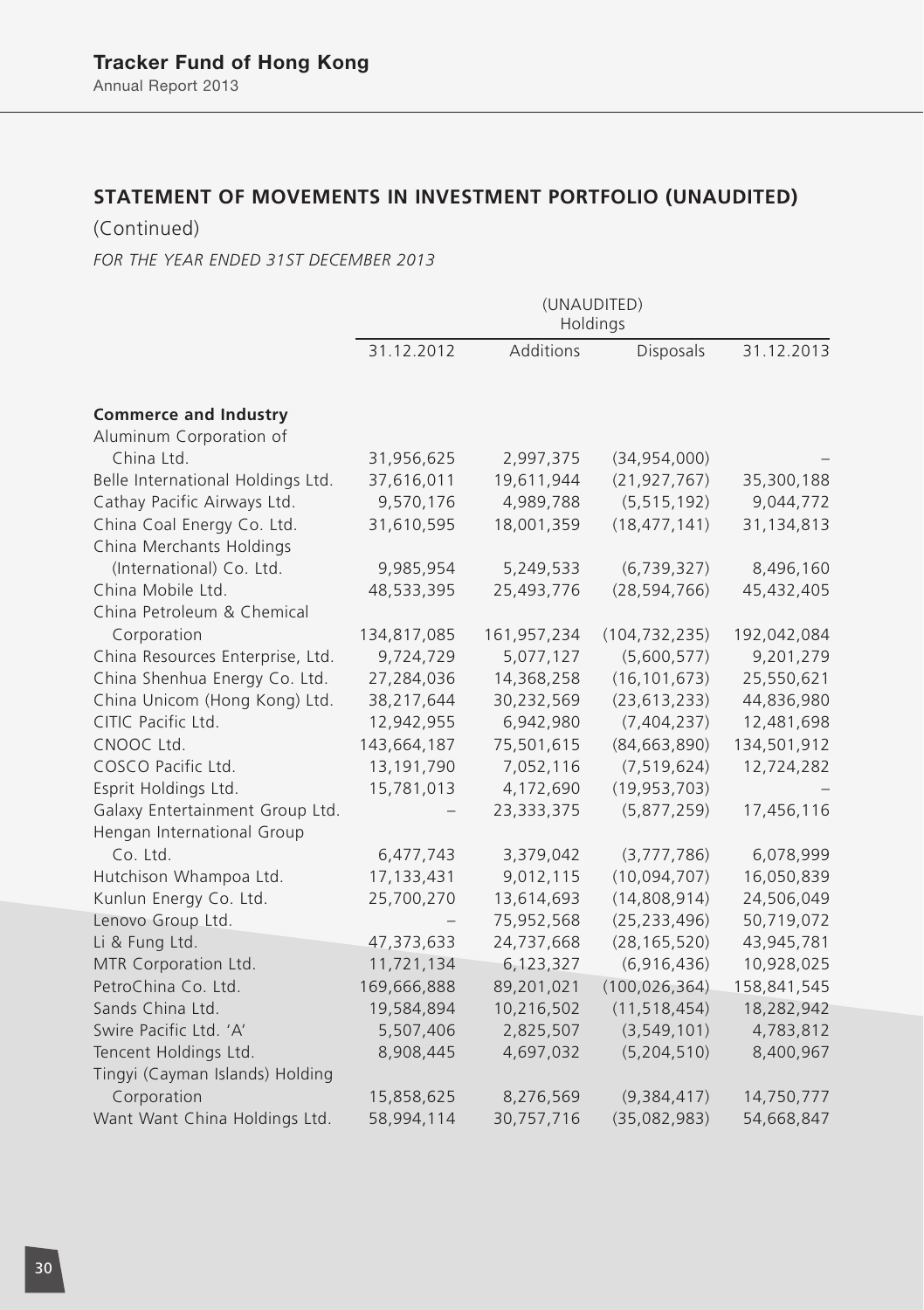# **PERFORMANCE RECORD (UNAUDITED)**

### **Net asset values**

|                                                                | Net asset value<br>per unit<br>HK\$ | Net asset value<br>of the Fund<br>HK\$             |
|----------------------------------------------------------------|-------------------------------------|----------------------------------------------------|
| At end of financial year dated                                 |                                     |                                                    |
| 31st December 2011<br>31st December 2012<br>31st December 2013 | 18.58<br>22.85<br>23.49             | 48,362,762,116<br>56,898,902,807<br>56.404.449.270 |

### **Highest and lowest net asset value per unit for the past 10 years**

|                        | Highest net asset<br>value per unit<br>HK\$ | Lowest net asset<br>value per unit<br>HK\$ |
|------------------------|---------------------------------------------|--------------------------------------------|
| Financial period ended |                                             |                                            |
| 31st December 2004     | 14.39                                       | 11.08                                      |
| 31st December 2005     | 15.80                                       | 13.50                                      |
| 31st December 2006     | 20.16                                       | 15.07                                      |
| 31st December 2007     | 32.17                                       | 18.82                                      |
| 31st December 2008     | 27.78                                       | 11.51                                      |
| 31st December 2009     | 23.07                                       | 11.49                                      |
| 31st December 2010     | 25.08                                       | 19.28                                      |
| 31st December 2011     | 24.62                                       | 16.83                                      |
| 31st December 2012     | 22.86                                       | 18.50                                      |
| 31st December 2013     | 24.23                                       | 20.34                                      |
|                        |                                             |                                            |

### **Fund Performance**

During the year ended 31st December 2013, the Hang Seng Index increased by 2.87% (2012: 22.91%), while the net asset value per unit of the Fund increased by 2.80% (2012: 22.98%).

#### **Total Expense Ratio**

Financial year ended 31st December 2013 0.10%\*

Total expense ratio is the ratio of total estimated expenses to average net asset value per daily valuation report for the year. Total estimated expenses exclude transaction costs on investments.